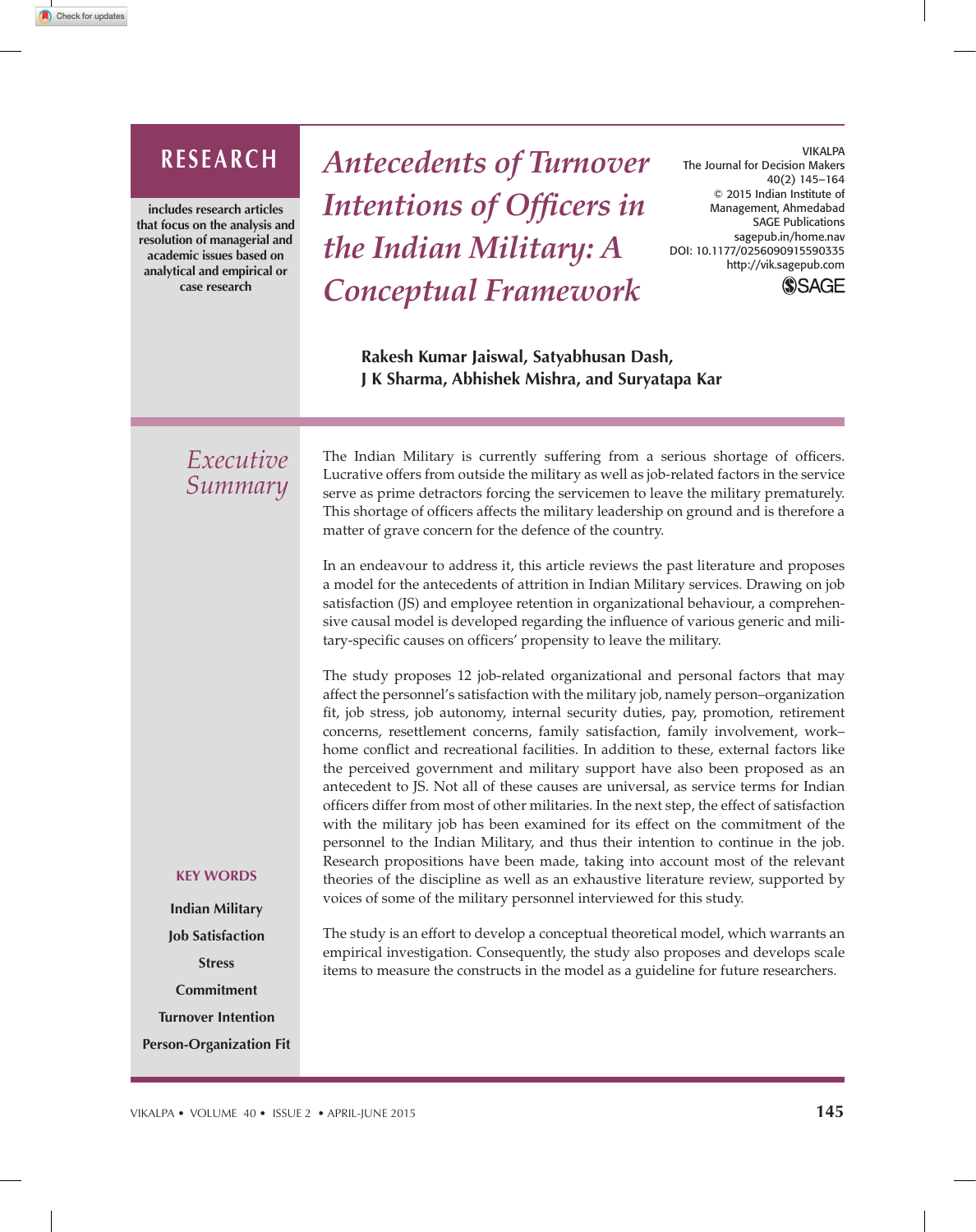The Indian Military is facing a critical shortage<br>of officers, to the tune of about 24 per cent<br>(Thaindian News, 2008). The situation is similar<br>for the Indian Air Force and the Indian Navy although of officers, to the tune of about 24 per cent (Thaindian News, 2008). The situation is similar for the Indian Air Force and the Indian Navy, although to a lesser extent. The shortages are mainly in the ranks of Lieutenant Colonel and below (Kanwal, 2008)—that is, the officers who lead the troops on ground—which has serious repercussions for the state of military preparedness. The armed forces are, in fact, facing a bleeding battle on two fronts: First, they are failing to attract bright youngsters to join the forces, and second, the serving officers are seeking premature retirement in ever-mounting numbers (Pandit, 2008). The problem takes a serious turn with the resignation of officers who were in line for promotion to the rank of Brigadier and Major General (Pandit, 2008). Therefore, the following questions arise: (a) Which factors are responsible for this tendency towards resignation? (b) If this trend continues, then who will soldier for the country?

Turnover, or the voluntary or involuntary act of leaving an organization, has been a focus of research by several disciplines—including psychology, sociology, and economics—for a number of years. Researchers have applied and studied these results in a wide variety of professions. To some extent, turnover is a natural phenomenon for any organization. In fact, a certain amount of turnover may even be taken as desirable, as the new incumbent may come with new ideas to give renewed vibrancy to the organization. In addition, as the Human Capital Theory suggests, resignations deprive organizations of the skills and abilities necessary for high performance among the workforce, and hence negatively impact organizational effectiveness (La Rocco, Pugh, & Gunderson, 1977) and organizational success (Mehay, 1990). While the literature is replete with work on the topic in the civil domain, there is a noticeable dearth of similar efforts in the military field, especially in the Indian context. Thus, the present study addresses issues related to officer retention in the Indian Military, and thereby evolves a conceptual model for officers' propensity to leave.

Turnover of qualified and trained military officers is a huge problem, not only for the Indian Military but for most of the defence forces in the world. Turnover propensities are observed in officers at both the early and later stages of their career. The triggers for the two types may not be totally disjointed, yet the decisive push invariably has different origins.

# **EARLY TURNOVER**

Early turnover pertains to resignation tendencies that develop in officers, right after they join the military or in their first few years of service. This is often based on the introduction of additional information, including that which was not available during the initial decision to join, or information that causes the initial decision to be 'overturned' (Ramdass, 2005). Research has generally attributed turnover to unmet expectations, that is, where initial expectations concerning readily observable aspects of the work/job are not fulfilled (Griffeth & Hom, 2001) and disappointments related to compensation (Van de Ven, 2003).

Mental health factors also appear to play a significant role in the process of early turnover. As operating conditions in the military are very tough, there is a need for military personnel to have not only good physical endurance, but also a high order of psychological stamina (Krueger, 2001). According to research in the area, mental healthrelated problems or depression scores play a critical role in a significant portion of cases of turnover/discharge within the first six months of enlistment (Sümer, 2004b).

# **LATE TURNOVER**

Late turnover in the Indian Military stems from a wide variety of factors, such as, perceived slow or poor career progression, family-related issues, early retirement or resettlement concerns, etc. The disillusionment may be accentuated by factors such as a lack of self-fulfilment or a perceived futility of the job in hand. Attrition may also have an entirely different origin—a corporate pull. As the economy improves, more and more military men are tempted out of barracks to cross over to the corporate world (Abdi, 2007). For example, the cases of combat pilots switching over to commercial airlines, naval officers eyeing merchant navy jobs, and so on, are not unheard of.

Regardless of whether turnover is early or late, the physical separation of an officer from the military is very deleterious to both—the military and the individual officer. High attrition within the military impacts group cohesion and effectiveness (Ramdass, 2005), and therefore affects unit performance (Shaw, Gupta, & Delery, 2005) and, most importantly, even the combat potential of the military to some extent (Rajya Sabha, 2001). The impact of turnover for the officers themselves is very specific: When they separate from the military,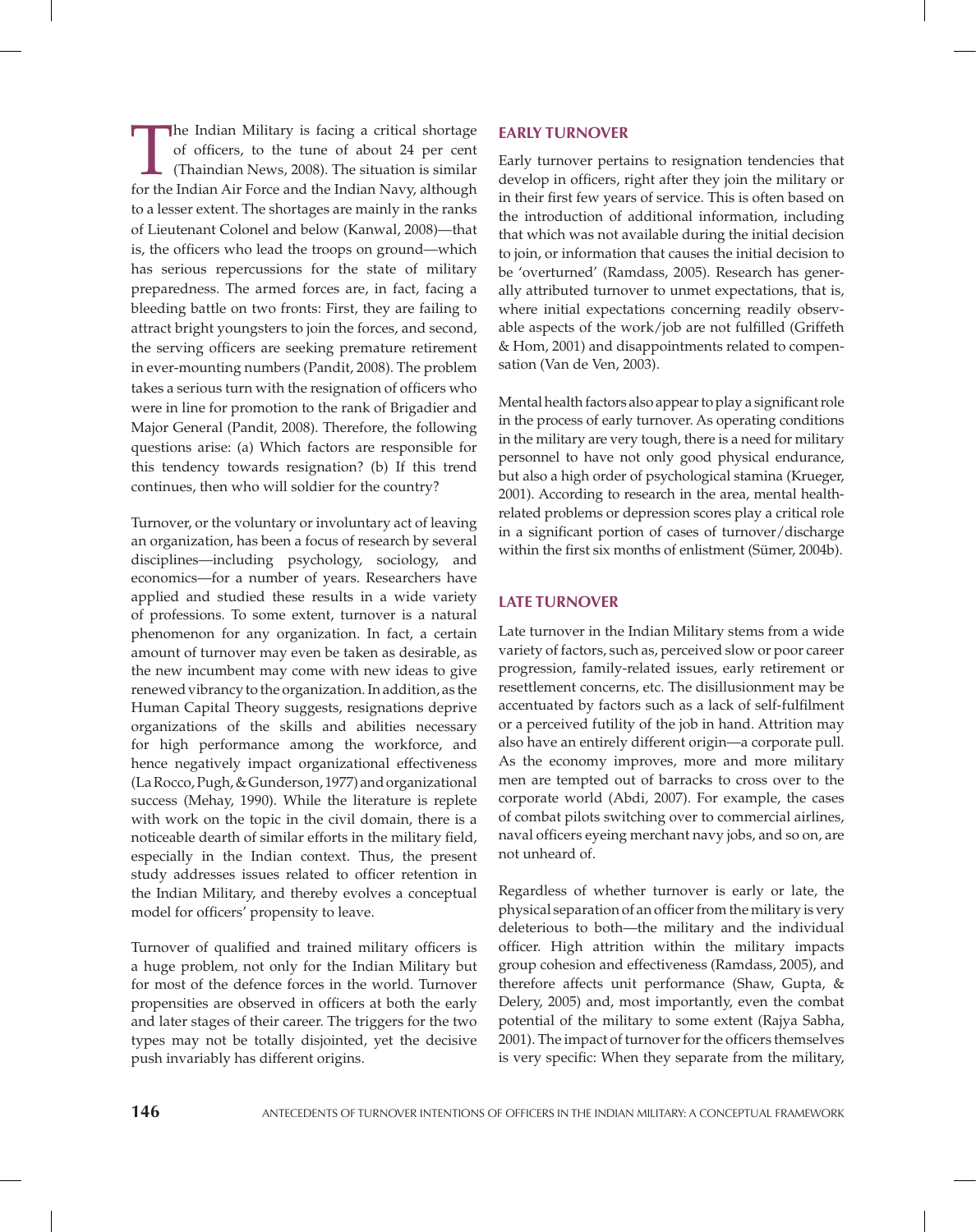they leave behind not only the organization but also the profession of arms (Greenhaus, Collins, Singh, & Parasuraman, 1997). Although individuals may find work in jobs similar to the ones they performed in the military, their active affiliation with the military is often lost (Diana, 1998; Heilmann, Bell, & McDonald, 2009). Thus, for military officers, turnover is not merely a change of career, but is a change of profession.

## **THE CONCEPTUAL FRAMEWORK**

A considerable amount of work on employee turnover has been conducted in the past. Almost all of these models have suggested that job dissatisfaction influences actual turnover through its effects on intentions to leave (Sümer, 2004b). Initially, turnover was linked only to satisfaction, and it was not until much later that commitment was also realized as another vital player in the process. Some of the important models developed with respect to the evolutionary process are discussed in the succeeding paragraphs.

One of the earliest turnover models, conceived by March and Simon (1958), was the Theory of Organizational Equilibrium. This theory postulated that an employee stayed with an organization as long as the benefits of his effort and time matched rewards from the organization. When the two fell out of equilibrium, the employee would look for job alternatives. This theory related the idea of job satisfaction (JS) with a desire to move. Although not tested empirically, the model laid the ground for further research. Guided by this, Price (1977) suggested a structural model that related satisfaction to turnover. In this, satisfaction was hypothesized as being affected by many factors, including pay, integration, formal and instrumental communication, etc. However, turnover is said to take place only when other suitable opportunities exist. The model is valuable as an early attempt to relate individual, organizational and external variables into a single model.

The conceptual turnover model that has received the most attention in the psychological literature was provided by Mobley (1977), which proposed several intermediate linkages between JS and turnover. Within that model, once dissatisfaction occurred, a sequential process began with thoughts of quitting; after completing several other steps, the employee compared the opportunity with the present job, based on which turnover could take place. This model is particularly valuable, as it regards turnover as a sequential process that can potentially be arrested in time.

Mobley, Griffeth, Hand, and Maglino (1979) offered a more comprehensive, expanded model of turnover that reflected the importance of economic, organizational and individual variables in the turnover decision process. They theorized that JS was inadequate to predict turnover behaviour. Their model catered for the need to consider present work attitudes, future expectations, and both work and non-work domains of employees' lives in order to truly understand turnover. Muchinsky and Morrow (1980) proposed a multidisciplinary model of JS related to voluntary employee turnover. They hypothesized three major sets of turnover determinants: economic opportunity factors, individual factors, and work-related factors. The model indicated that economic factors are the most important determinants of turnover: When jobs are plentiful, JS may become more salient in turnover decisions, whereas when jobs are scarce, other factors come into play, such as, pay, security, and future prospects.

The above models are based on the relationship between satisfaction and turnover. Later, commitment and its role in turnover came to be included. For example, Michaels and Spector (1982) found that (i) intention to leave was the immediate predictor of leaving; (ii) JS and organizational commitment (OC) were the immediate antecedents of intention to leave; (iii) JS was predicted by pre-employment expectations, perceived job characteristics and leader considerations; and (iv) OC was predicted by leader consideration (Lee & Mowday, 1987). Williams and Hazer (1986), after reviewing some of the important turnover models, provided evidence that personal and organizational characteristics only directly influenced satisfaction, while commitment was influenced indirectly through the impact of the above characteristics on satisfaction and the subsequent effect on commitment.

Although satisfaction and retention are distinct concepts, they are closely related in that higher satisfaction with characteristics of work life is associated with stronger OC (Mathieu, 1991; Ting, 1997). Griffeth, Hom, and Gaertner (2000) further reported that the predictive power of commitment for turnover was stronger than that of satisfaction, and even more so for military samples. Griffeth and Hom (2001) proposed a comprehensive model of turnover that incorporated both satisfaction and commitment as major mediators in the turnover process. Within this, satisfaction was assumed to be influenced by job-related factors, individual-related factors, and labour-market conditions.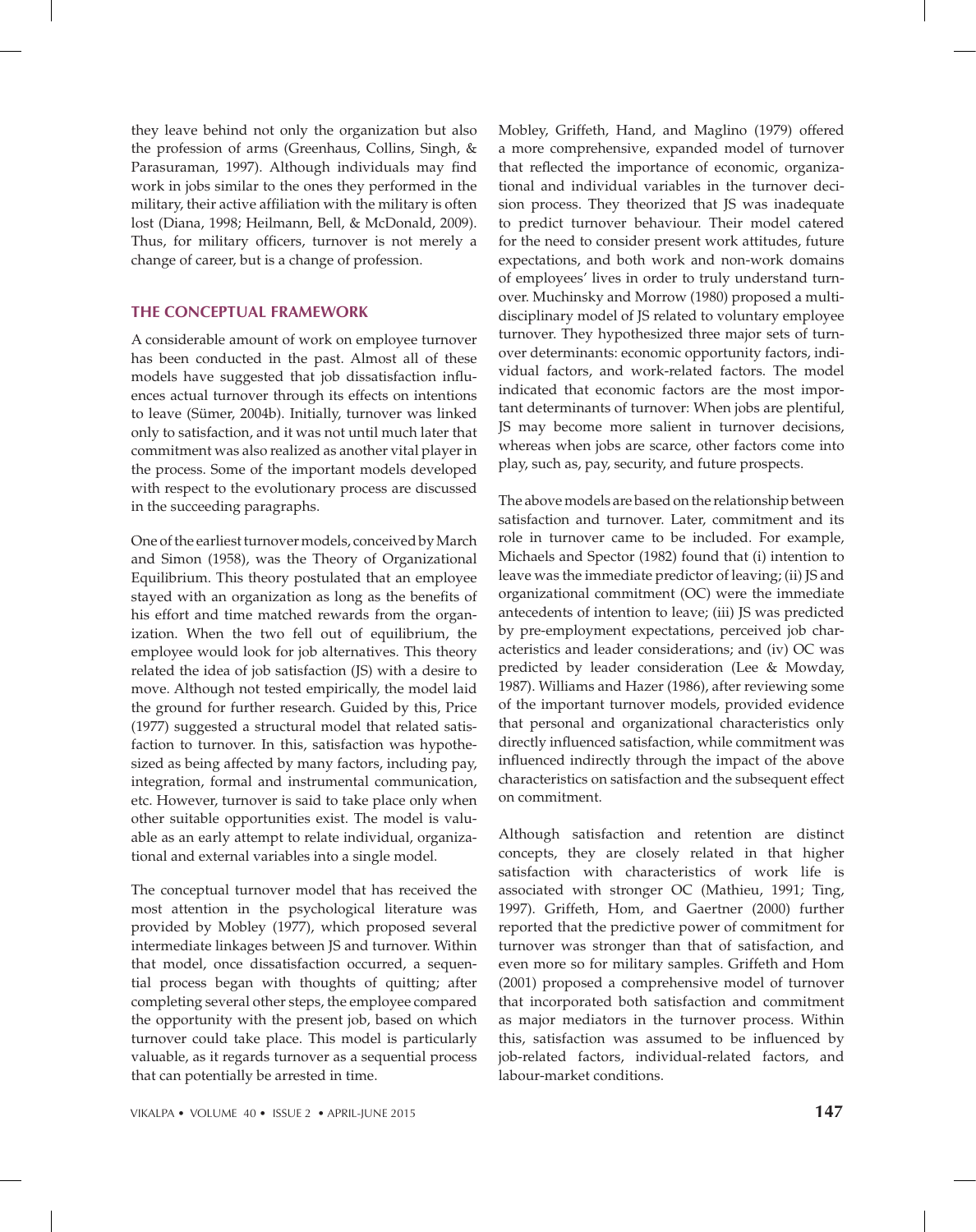While earlier turnover models have established a number of antecedents of satisfaction, such as, pay, promotion, autonomy and family factors, their significance may vary in the Indian context. At the same time, several factors are unique to the Indian Military, such as, early retirement, resettlement concerns and internal security (IS) duties, which assume great importance in the turnover decisions of Indian Military officers.

Taking into account past research and Indian contextual inputs, the factors that are expected to play a vital role in turnover in the Indian Military have been grouped under four categories: job-related factors, career-related factors, family-related factors and attitude-related factors. The work and family factors are proposed to impact turnover intention (TI) through satisfaction and commitment. Satisfaction impacts all three components of OC positively, whereas all three components of OC are negatively related to TI (Gade, 2003). In light of the above, a proposed framework is presented, as shown in Figure 1.

Qualitative in-depth interviews and group discussions were conducted with Indian Military officers to identify items that could be used to measure the constructs, since no relevant measurement scales were found in the past literature relating to a military context. Table I in the Appendix provides details of the constructs and items, which can be used by future researchers in measuring similar contexts. However, tests of reliability and validity for these scale items are advised.

The following sections provide a number of research propositions that link the antecedents and outcomes of the variables outlined above in the conceptual framework.

# **Job-related Factors**

#### *Person–Organization Fit and Job Satisfaction*

Anderson, Flynn, and Spataro (2008) expressed person– organization (P–O) fit as the degree of confluence between a person and his/her organization. In earlier research, the antecedents of P–O fit were largely restricted to the selection and socialization of newcomers (Caldwell, Herold, & Fedor, 2004). However, later work has shown that the fit may change with tenure on two counts:



#### Figure 1: The Conceptual Turnover Model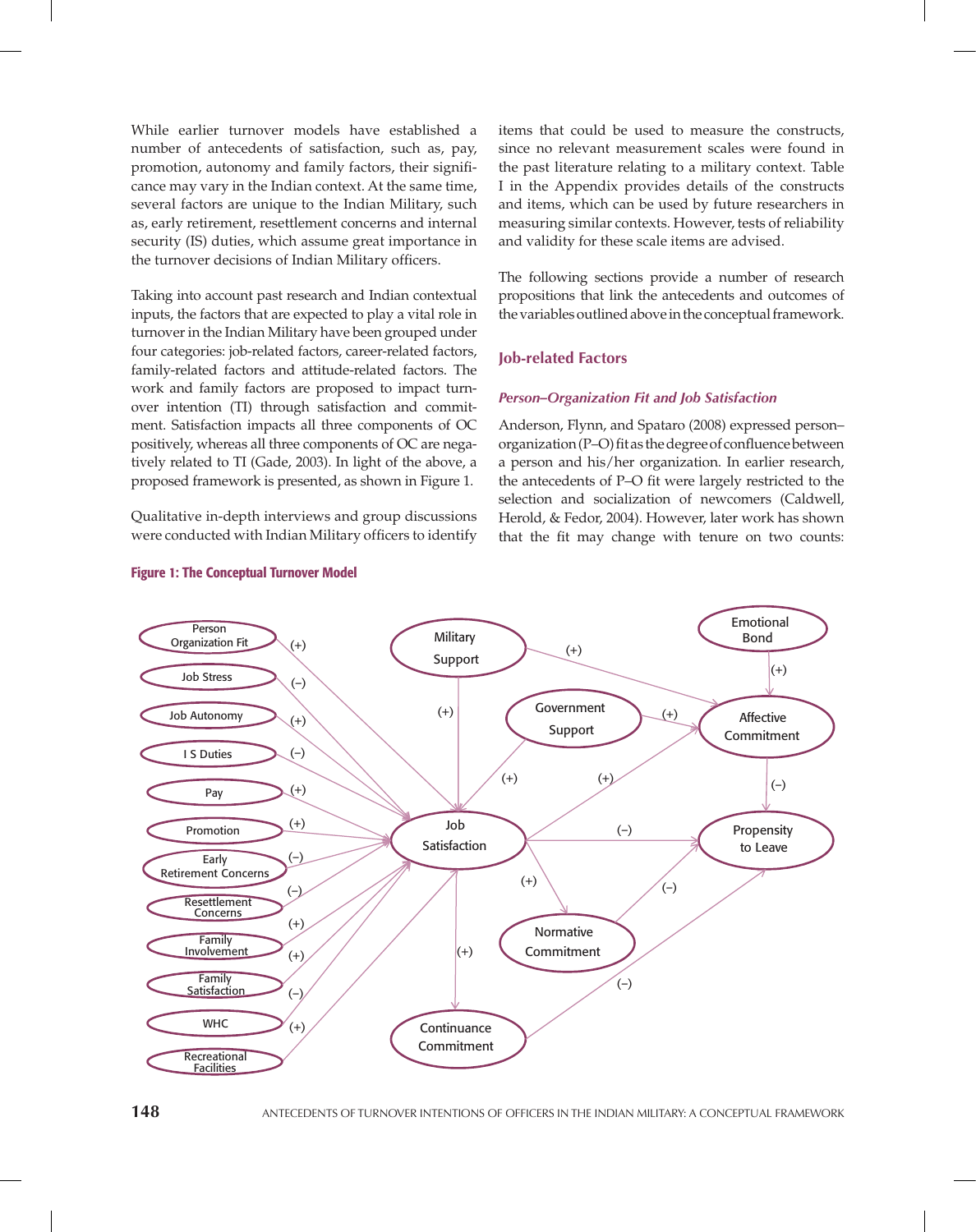first, in relation to changes in people's perceptions, and second, in terms of changes in the organization. With increased tenure, the individuals' goals and values get closer to those of their organization, which influences the fit. It has been observed that newcomers who receive social support from insiders display higher perceived fit compared to newcomers who receive lesser social support (Cooper-Thomas, van Vianen, & Anderson, 2004). Research has also highlighted the role of mentoring, coaching, training and development in further helping new entrants and organizations to achieve higher levels of P–O fit (Lee, Reiche, & Song, 2010). Schneider's attraction–selection–attrition (ASA) model lends support to the criticality of person–environment fit in the turnover process. The model states that individuals are attracted to, selected by, and stay with organizations that suit their personality characteristics. Individuals who prove to be a poor fit after entry will inevitably leave the organization, either by choice or by force (Schneider, 1987). The major assumption of the model is that both the attraction and retention processes are based on some kind of person–environment fit (Sümer, 2004a), which is based on the personality characteristics of the two. There is an abundance of research that supports the existence of relationships between JS and P–O fit (Caldwell et al., 2004; Kristof-Brown, Zimmerman, & Johnson, 2005; Rice, 2008). From the perspective of organizations, P–O fit is expected to lead to higher performance, stronger OC, and lower TI among the workforce. From an employee's perspective, achieving fit may elicit higher JS, lower stress, greater well-being and superior opportunities for career advancement (Kristof-Brown et al., 2005; Lee et al., 2010). The relation between P–O fit and JS was also highlighted in our study in the responses of army officers interviewed. Responses like:

[What] other organization on earth […] will pay you to look after your own health? Who else will pay you to play games as part of your job? The 'yes boss' culture is not for everybody.

lead us to propose:

## **P1.** Better P–O fit leads to higher JS.

## *Job Stress and Job Satisfaction*

Job stress is defined in terms of its physical and physiological effects on a person, and can include mental, physical or emotional strain. This can occur when there is a discrepancy between the demands of the environment/workplace and an individual's ability to carry out and complete these demands (Henry & Evans, 2008; NIOSH, 1999). Most jobs are stressful to some degree, either because of a competitive workplace or competition in the marketplace. However, this stress is likely to be of a higher order in military organizations, as they are based on higher levels of formalization, strict procedures and routines that frequently consist of a negative-based reward system and a need to increase coordination among units to the highest possible level in order to perform effectively when needed. More US soldiers have killed themselves than have died in the Afghan war due to stress arising from war, frequent deployments, often-brutal conditions, loss of comrades, family separation or battle injuries (Thompson & Gibbs, 2012). The Indian story is similar and has forced the Union Cabinet to order de-stressing measures for the military (Thapar, 2007).

Beehr and Bhagat (1985) proposed that stress is a function of the perceived uncertainty in obtaining outcomes and the perceived importance of these outcomes. Thus, stress is often experienced due to a loss of control over obtaining desired outcomes on the job, such as career advancement (Heilmann et al., 2009). Greenhaus et al.'s (1997) model of voluntary turnover, as modified by Heilmann et al. (2009), relates family and work factors to stress and in turn to TI. Often, deployment of an officer to remote and distant areas gets in the way of their fulfilling basic social/family obligations towards aged parents, spouse, children, relatives and friends. Thus, the key problem may be a loss of control over their personal life. In the later years of service, worries about early retirement considerably add to officers' stress. The loss of job occurs at a time when he needs it most for the care of aged parents, higher education/marriage of children and his own old age settlement.

As one officer said:

We retire earlier than our civilian counterparts for the national consideration of keeping the military young. The state should therefore be responsible for our resettlement, more so, as our military skills have no relevance in [the] civil job market.

In addition, the work itself can be stressful in terms of work overload (Fairbrother & Warn, 2003; Sparks & Cooper, 1999). Stress in the military is thus a cumulative effect of work, work culture, and work environment. Fairbrother & Warn (2003) noted that stress has a negative influence on the JS of naval officers. Conflict between the demands of navy life and the expectations of personal relationships contribute to lower JS. Given the family-centric nature of Indian society, the enhanced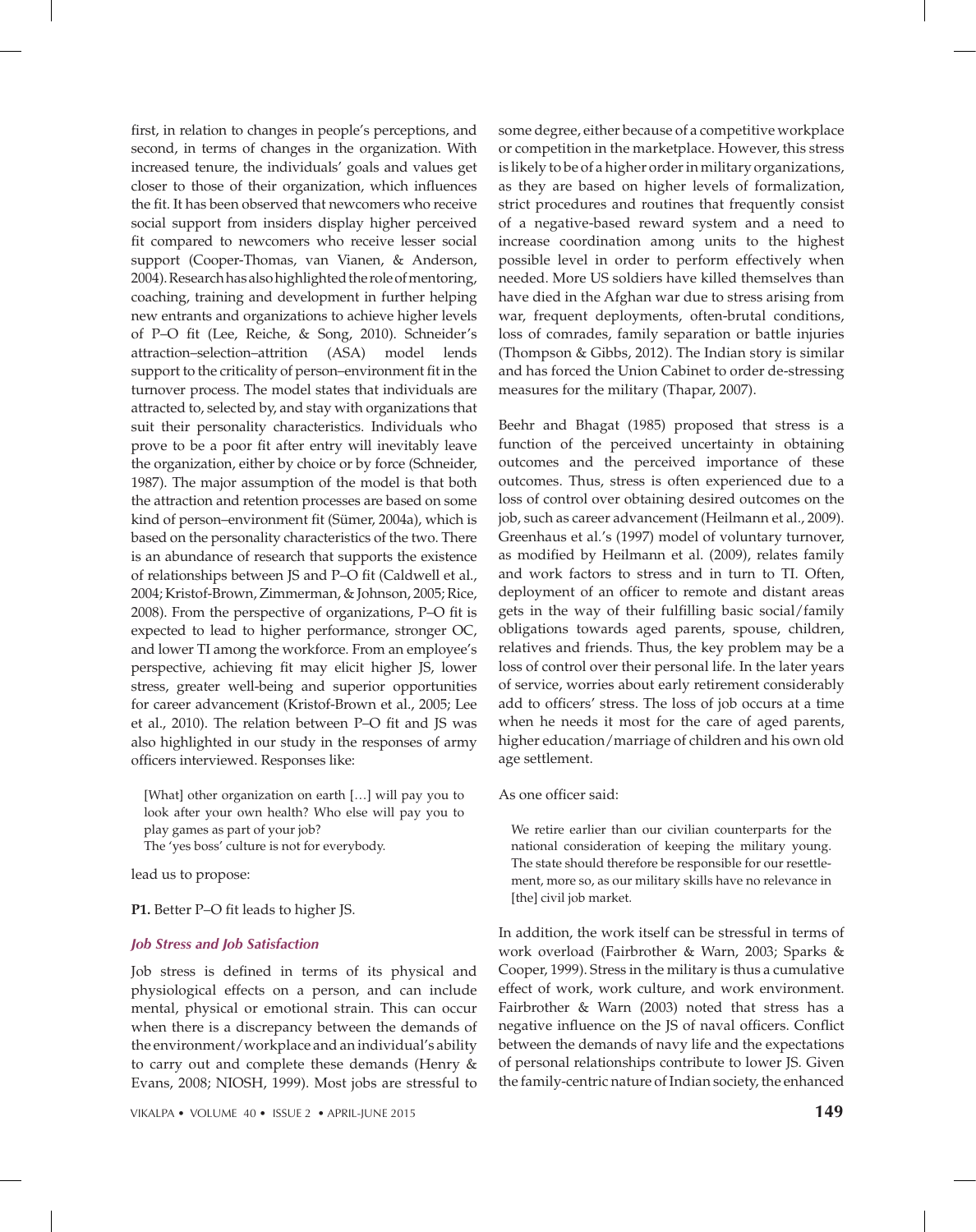work–home conflict (WHC) only adds to the stress. Increased stress leads to higher levels of dissatisfaction and a tendency to leave the military. On the other hand, lower levels of stress will have a favourable effect on satisfaction. Thus, we may propose:

## **P2**. Higher levels of job stress result in lower JS.

## *Job Autonomy and Job Satisfaction*

Autonomy refers to the degree to which a job provides freedom, independence, and discretion to the individual in scheduling the work and determining the procedures used to carry it out (Griffeth & Hom, 2001). Restrictions of various kinds are an inherent feature of military functioning. While this is inescapable from the organizational perspective, it gives rise to irritation and dissatisfaction in terms of individual considerations. Many officers feel that the moment they join the military, they lose their freedom granted by the Constitution of India. They have neither freedom of expression nor that of action, as everything in the military is guided by standard drills and procedures that leave no room for individual initiative or imagination. Some officers of the Indian army also feel that their enthusiasm is dulled by a hierarchical culture, which limits their professional initiative (Thapar, 2008).

There is also frustration, particularly amongst more intelligent officers, arising from the stifling professional environment of unquestioning obedience (Shukla, 2008). Life under such a restrictive regimen impacts personal growth, which particularly impacts postmilitary civil employment, which finds ex-officers too rigid or inflexible in their day-to-day approach. There is also rather a limited scope for academic and intellectual advancement, which again tends to stifle the growth of officers (Hira, 1977). However, some officers feel that although the military is not as democratic as the national civilian system may be, one is not too restricted either to tread unique paths covering overall responsibilities. To some extent, this may be related to individuals' own attitudes to work or to their work style. As one battle casualty and gallantry-award winner pointed out:

It is an orderly and structured life. You have all the freedom to speak up your mind, provided you have the moral courage to do so.

In view of the above, we propose:

**P3.** Higher job autonomy leads to increased JS.

### *Internal Security Duties and Job Satisfaction*

Aid to civil authorities is an assigned secondary role for the armed forces. The forces always willingly provide humanitarian support to the civil population during natural or manmade disasters such as floods. However, officers resent the role of the military as a constabulary for IS duties, such as, maintaining law and order in the face of insurgency, terrorism, and so on. As pointed out by Awasthy (1986), the military is stated to be unsuitable for this purpose, as (i) it calls for operating methods that differ from those employed in the performance of the military's main or primary task; (ii) it interferes with training schedules and (iii) it blunts the combat edge of the military. What is most resented is the perception that these assignments are based on convenience, rather than the criticality of the need (Ramaswami, 2010).

This resentment increases as the frequency of deployment on such duties rises, and this results in increased levels of resignation. As one 32-year-old ex-major stated:

I did not join the army to become a policeman. I signed up as a soldier to guard the country's borders. And, I left because I got tired of assisting the civilian administration.

The literature supports the prediction that workplace factors will have direct effects on stress and JS, as well as stress influencing JS (Kirkcaldy, Cooper, & Furnham, 1999; Lyne, Barrett, Williams & Coaley, 2000). Fairbrother and Warn (2003) noted that although these findings were important, they were not based on sound theory. This non-theoretical approach, therefore, creates difficulties in predicting which factors in a specific workplace will contribute to stress and which to JS. IS, which is one of the most important workplace factors for the Indian Military, may, therefore, be viewed to impact, to varying degrees, both stress and JS. Alternatively, IS duties may cause stress, which in turn may influence JS. Our discussions with Indian Military officers revealed that while no military assignment is totally stress-free, the IS duties are not so much of an issue related with stress. The prime stressors in their context are different, as discussed earlier in this article; and IS duty is primarily seen to be more of an irritant and interruption to their own tasks, hence influencing JS. Increased deployments imply a higher level of dissatisfaction for the officers. In view of the above, we propose:

**P4.** Increased IS duties have a negative impact on JS.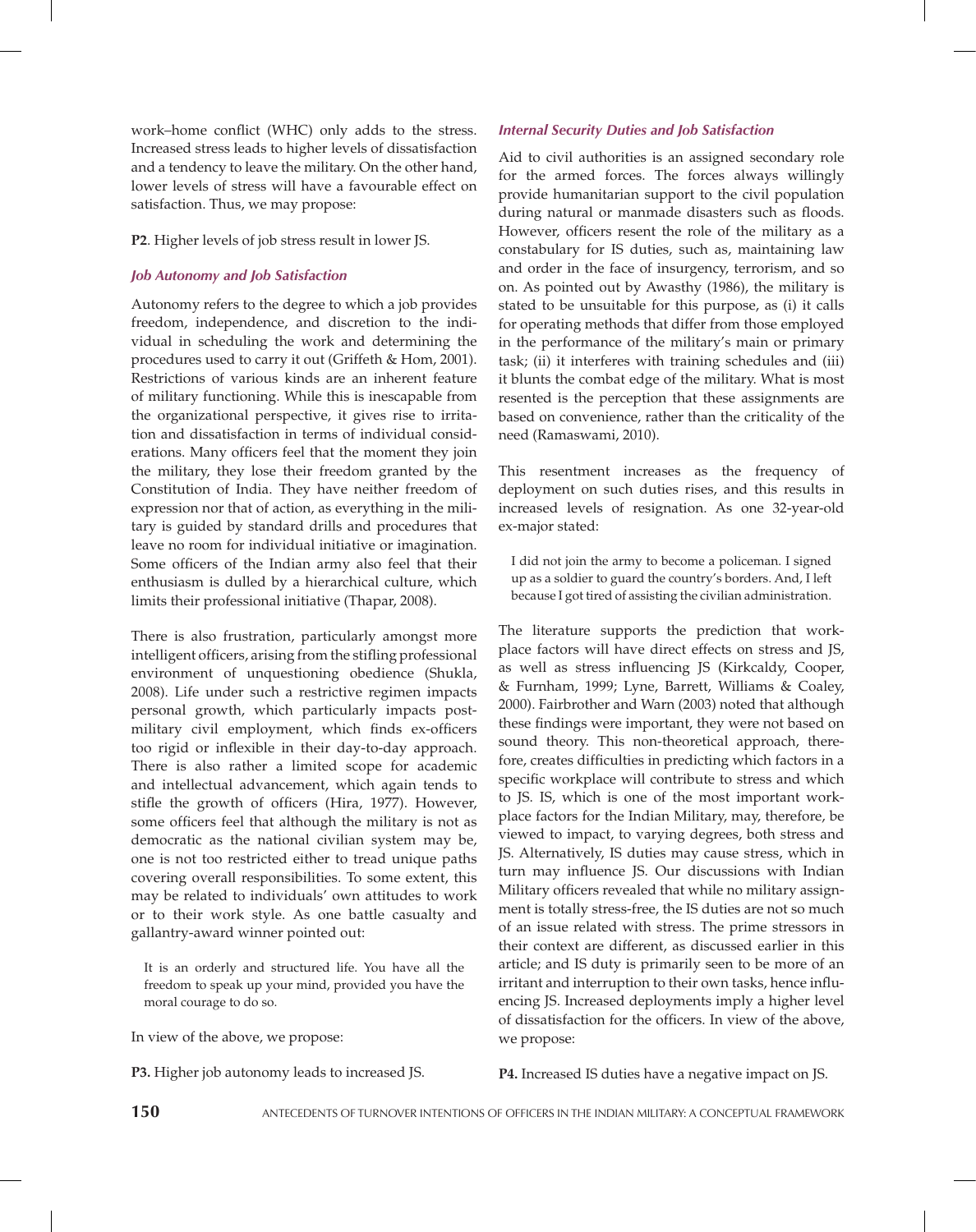# **Career-related Factors**

## *Military Pay and Job Satisfaction*

Pay has been consistently linked to a greater satisfaction with military service (Lal, 1986) and has often been perceived to be linked to status (Mahajan, 2000). Military members compare their pay with income for comparable positions in the civilian sector: When military pay is significantly lower than civilian opportunities, it is cited as one of the principal reasons for the loss of attractiveness of the military as a career (Wilcove, Burch, Conroy, & Bruce , 1991).

On the adequacy of pay, Lord Islington had postulated, in his report submitted to the Crown in 1912, that:

The only safe criterion is that the government should pay so much, and so much only, as is necessary to obtain recruits of the right stamp, and to maintain them in such degree of comfort and dignity as will shield them from temptation, and keep them efficient for their term of engagement (Singh, 2010).

This dictum has three elements: attraction, retention, and motivation, which the compensation package must meet (Singh, 2010). In addition, the compensation package must compare with the market standards (Bhalla, 2006).

The social and industrial–organizational psychology literature suggests that pay satisfaction could be influenced by three major considerations: (i) the economic benefits received on the job; (ii) the extent to which earnings are regarded as fair or deserved and (iii) non-economic JS (Berkowitz, Fraser, Treasure, & Cochran, 1987). Thus, satisfaction is influenced by both pecuniary and non-pecuniary aspects of military compensation.

Pay satisfaction is a function of what one receives relative to what one thinks one should receive (Diaz-Serrano & Cabral, 2005). Most models of pay satisfaction stipulate a positive relationship between the pay level and pay satisfaction, and the pay satisfaction as one of the core components of overall JS (Smith, Kendall, & Hulin, 1969). Therefore, higher pay may have a higher influence on JS. We thus propose:

**P5.** Higher military pay will cause an increase in JS.

#### *Promotional Prospects and Job Satisfaction*

One of the strongest motivating factors in any organization is the urge of an individual to reach his/her full potential (Pinto, 1975). Higher ranks relate to individual achievement, increased pay, and greater prestige in the organization (Ramdass, 2005). Officers may also value promotions because they carry an acknowledgement of the work well done, as well as an increase in authority and job amenities, and the ego boost that comes with a promotion. Promotions are, thus, very vital for an officer's career (Kosteas, 2011). The ability to achieve a higher rank is influenced by a number of factors, such as, length of service, performance appraisals and, most importantly, vacancies. However, the career-progression pyramid in the military is too sharp to accommodate all of the positively evaluated and deserving officers at higher ranks. Therefore, only a small fraction of officers can hope to reach the ranks of Colonel and above (Mahajan, 2000; Pinto, 1975; Rao, 2008; Singh, 2005), and at a very slow pace (Awasthy, 1986; Hira, 1977), which is an operational constraint.

Promotion in the armed forces is fraught with uncertainty (Mahajan, 2000), including a benign fear of getting superseded at each rank after the first, say, 20 years of service (Singh, 2008). Since, in the forces, rank determines all other personnel parameters, including retirement ages, the failure to make a promotion becomes a traumatic experience and results in demotivating and de-energizing the majority of otherwise excellent men (Koithara, 1989). As one officer, who missed a promotion for the rank of colonel mentioned:

The world is never the same after supersession. It shatters the officer, impacts the spouse and even the children feel the difference.

Pay and promotion have been consistently linked to a greater satisfaction with military service (Ramdass, 2005). Kosteas (2011), noting the importance of promotions as a determinant of JS, highlighted that past promotions had a lingering, but fading, impact on JS. This finding is in line with previous research, which found that income changes have a temporary effect on job and life satisfaction. However, the receipt of a promotion in the recent past and the expectation that a promotion is possible in the near future result in a higher JS. These results are consistent with findings in the empirical literature that expectations play an important role in determining a worker's JS. Thus, a satisfactory growth in career enhances satisfaction with the service, while a lack of career advancement seriously impacts the JS of an officer. In view of the above, we make the following proposition: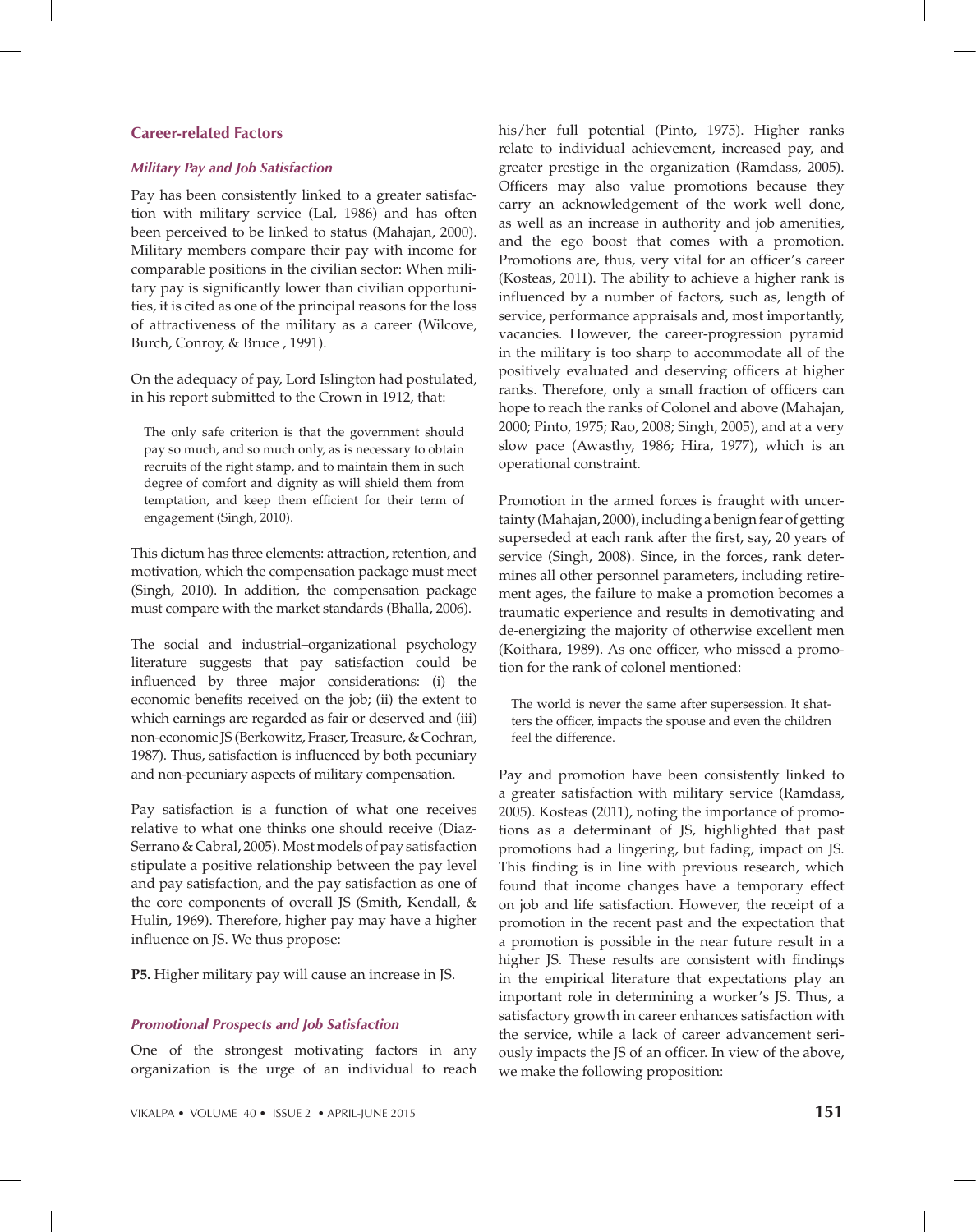**P6.** Better promotion opportunities lead to an increase in JS.

**P7.** Greater concerns regarding early retirement cause a decrease in JS.

## *Early-retirement Concerns and Job Satisfaction*

The loss of a job in the form of early retirement is perceived to come at a time when the job is needed most, due to a peak in officers' social commitments such as care of aged parents, children's higher studies, marriage, etc. (Singh, 2008). In addition, some feel that with advancement in age, the emoluments, status and earning power should correspondingly increase, whereas in reality, in the prime of life, earning capacity gradually decreases and suddenly stops (Pinto, 1975).

This fear of early retirement creates a syndrome of anxiety psychosis, which has a detrimental effect on efficiency and productivity (Pinto, 1975). Right from the beginning, all career decisions of an officer tend to be burdened with the worry of a second career after the military. The age of superannuation is the core issue, since at this point, the subject is too young to finally retire in life and too old for a second career in the civil field. Thus, compared to civil service or industry, the military does not give a lifelong career to its officers nor is the present age of retirement conducive to their getting a job after leaving the service. In reality, officers are forced to change their entire career midstream, without having a fighting chance to succeed in either (Pinto, 1975).

The truncation aspect of the military career is, therefore, perceived by many officers as unfair and as overshadowing all other disadvantages of the services. This has been identified by numerous serving and retired officers as one of the most negative features of military service, thus, making the military a very unattractive career option (Mahajan, 2000; Pinto, 1975; Rao, 2008; Singh, 2005; 2011). While premature severance from service will depend on the overall impact of service/personal considerations and prevailing employment opportunities in the market, the retirement concerns strongly impact officers' satisfaction with services. The extent of concerns varies with officers' self-assessments of ease of settlement in a second career, which depends on their relevant skill set within the civil job market. Higher possibilities and confidence of a smooth transition to the civil job market mitigates early retirement concerns and in turn reduces officers' dissatisfaction with military service. We thus propose:

#### *Resettlement Concerns and Job Satisfaction*

Dissatisfaction with the other side of resettlement, that is, re-employment is an even more serious issue. As the state does not provide any guarantee of officers' rehabilitation in civil life, they must fend for themselves (Pinto, 1975). Military sociologists have referred to the military as an 'elite'; however, in the Indian context, officers feel neglected by the society in terms of finding second careers (Awasthy, 1986). Their age upon discharge is considered to be on the higher side for the corporate world, and the non-market ability of combat-related skills is another major hurdle. It is, therefore, hardly surprising that soldiers who have been taught to take pride in themselves, their jobs and their units find it highly difficult to swallow all their pride and accept whatever jobs come their way as a second career or that they feel resigned, frustrated and let down (Pinto, 1975). Military leaders often suffer from post-retirement psychosis, leading to associated problems (Awasthy, 1986). As one naval commander stated:

[There is a] lack of system/effort by the government to integrate retired military personnel in civil life including Public Sector Undertakings (PSUs). [The] outside world looks for specialized services. Our service learning and knowledge do not get transported fully [to] civil jobs by virtue of [the jobs'] nature. We have potential that needs to be integrated with civil requirements.

In this regard, one view is that military officers should be allowed to use their careers as a stepping stone towards civilian life, after having acquired the requisite skills to opt for a second career (Bagga, 2008). Another view is that military officers themselves must make extensive efforts, during their service, to become professionally competent, sound and resilient, instead of looking for opportunities only post-retirement, to the detriment of their professional efficiency (Thapan, 1991). In either case, there is a need for a sound resettlement of veterans by the state. Thus, better resettlement packages would improve the satisfaction level of officers, while lower resettlement assurances may lead to a higher dissatisfaction. We therefore propose:

**P8.** Higher concerns about resettlement opportunities lead to lower JS.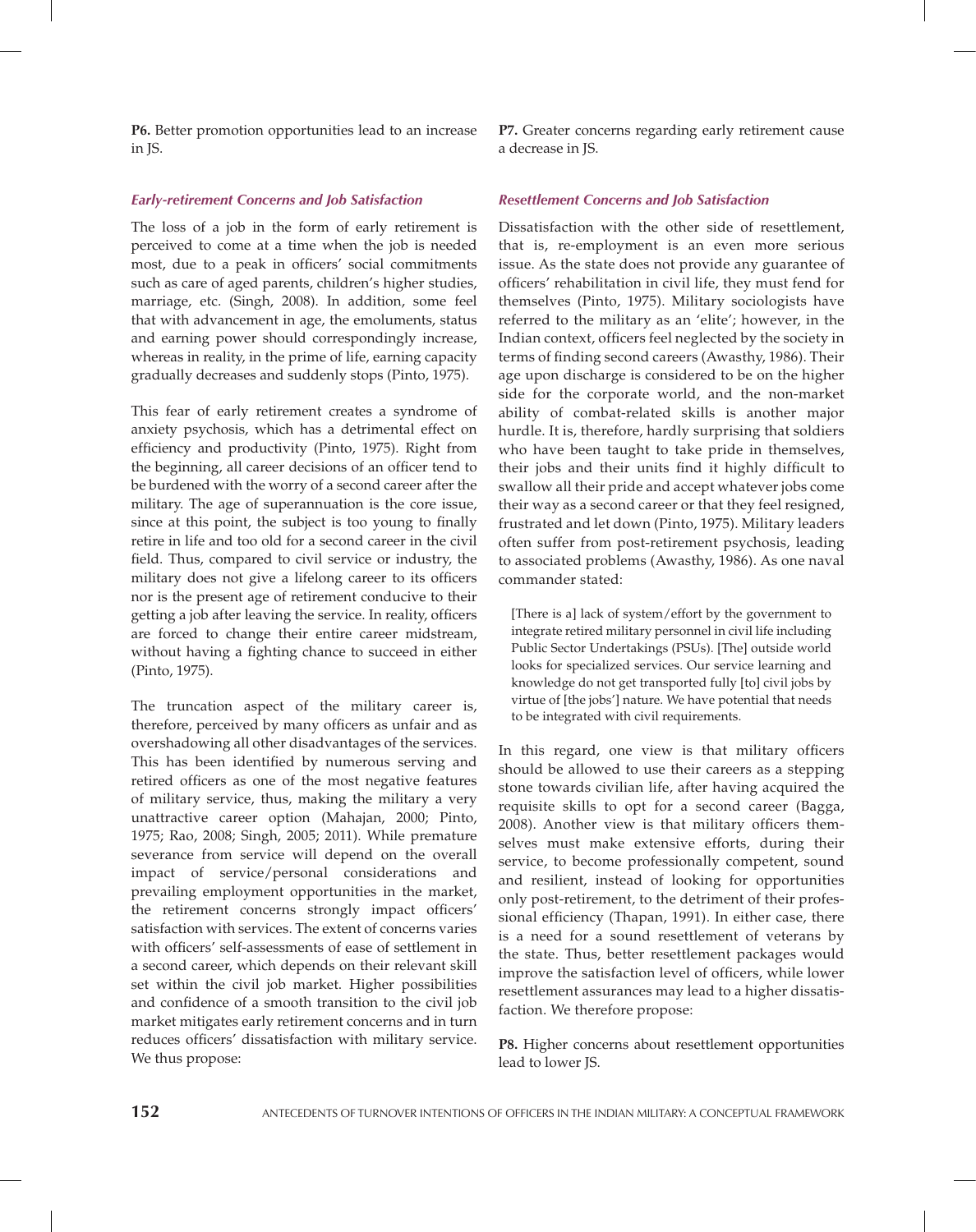# **Family-related Factors**

#### *Family's Satisfaction with Military Life*

The hardships and turbulence of military life impact service members and their dependents alike. While the former are physically and mentally conditioned to take such difficulties in their stride, spouses and children find it increasingly harsh and out of tune with the present-day socio-economic environment of the country. A military lifestyle makes the pursuit of a worthwhile career nearly untenable for military spouses, a large number of whom may be professionals pre-marriage. Due to frequent postings, including many to remote areas, highly qualified spouses often have to sacrifice their careers to be with their families. This implies a loss of self-esteem, in addition to a loss of family income and independence of the spouse, as well as difficulties with future unemployment due to a lack of continuity. To sum up, the military structure is not built to accommodate a two-income family (Dempsey, 2008; Raghavan, 2008; Randhawa, 2004; Segal, 1988), which thus affects family's satisfaction with the military way of life (Lal, 1986).

The military also exercises direct constraints on families through normative pressures on the behaviour of spouses and children. Spouses are integrated into a military social network and are expected to initiate and take part in panoply of social functions and volunteer activities under specific social obligations (Raghavan, 2008; Segal, 1988).

In addition, erosion of facilities such as hospitals and canteens due to the population pressure of current and ex-servicemen is also a cause of deep concern and dissatisfaction for families (Randhawa, 2004; Shukla, 2008; Singh, 2005, 2011). These factors weigh heavily on the psyche of the family and may result in families harbouring long-term feelings of resentment and abandonment. Hence, we propose:

**P9.** Higher family satisfaction with the military way of life leads to higher levels of JS.

#### *Work–Home Conflicts and Job Satisfaction*

Greenhaus and Beutell (1985) defined the work– family conflict (WFC) as a form of inter-role conflict in which pressures from the work and family domains were mutually incompatible in several respects. That is, participation in the work (family) role is made more difficult by virtue of participation in the family (work) role.

Greenhaus and Beutell (1985) further noted that the work and family domains were interdependent, and that the nature of conflict was bidirectional: work can interfere with family and vice versa; thus, the term WHC was suggested by Greenhaus et al. (1997).

The conflict of work–family demands is essentially based on the scarcity principle in economics, which assumes that personal resources such as time and energy are limited, and therefore the allocation of greater resources to one role necessarily implies a reduction of those for the other. Military institutions challenge families in ways that would be unimaginable in most civilian occupations (Adams, Jex, & Cunningham, 2006). For instance, they entail unusually high levels of commitment and dedication from both the service members and family members in terms of hazardous duty assignments, the possibility of capture or death, frequent relocations and extended family separations (Bowen, 1989). While the military demands must be continuously accommodated by families, military spouses are becoming less willing to adapt to the demands of the 'greedy' military institution (Segal, 1988), and hence the conflict. However, the other direction of the clash—that is, the family–work conflict—has been found to be a lot less prominent, especially in the Indian environment. As the wife of a Group captain stated:

In [the] military, the debate on work–home conflicts is not so relevant. It's always the military first.

In both military and civilian contexts, WFC has been associated with a negative relationship in terms of job– life satisfaction (Kossek & Ozeki, 1998). Soldiers who are dissatisfied with their life and military roles are unlikely to perform well. As WHC has been found to be related with decreased JS, and since job dissatisfaction has been linked to turnover (Carsten & Specter, 1987), reducing WHC may be a way to enhance retention—which is a very important issue in today's voluntary force (Adams et al., 2006). This leads to the following proposition:

**P10.** Increased WHCs lead to a loss of JS.

#### *Family Involvement*

Family involvement (FI) is the perceived level of personal involvement of professionals with their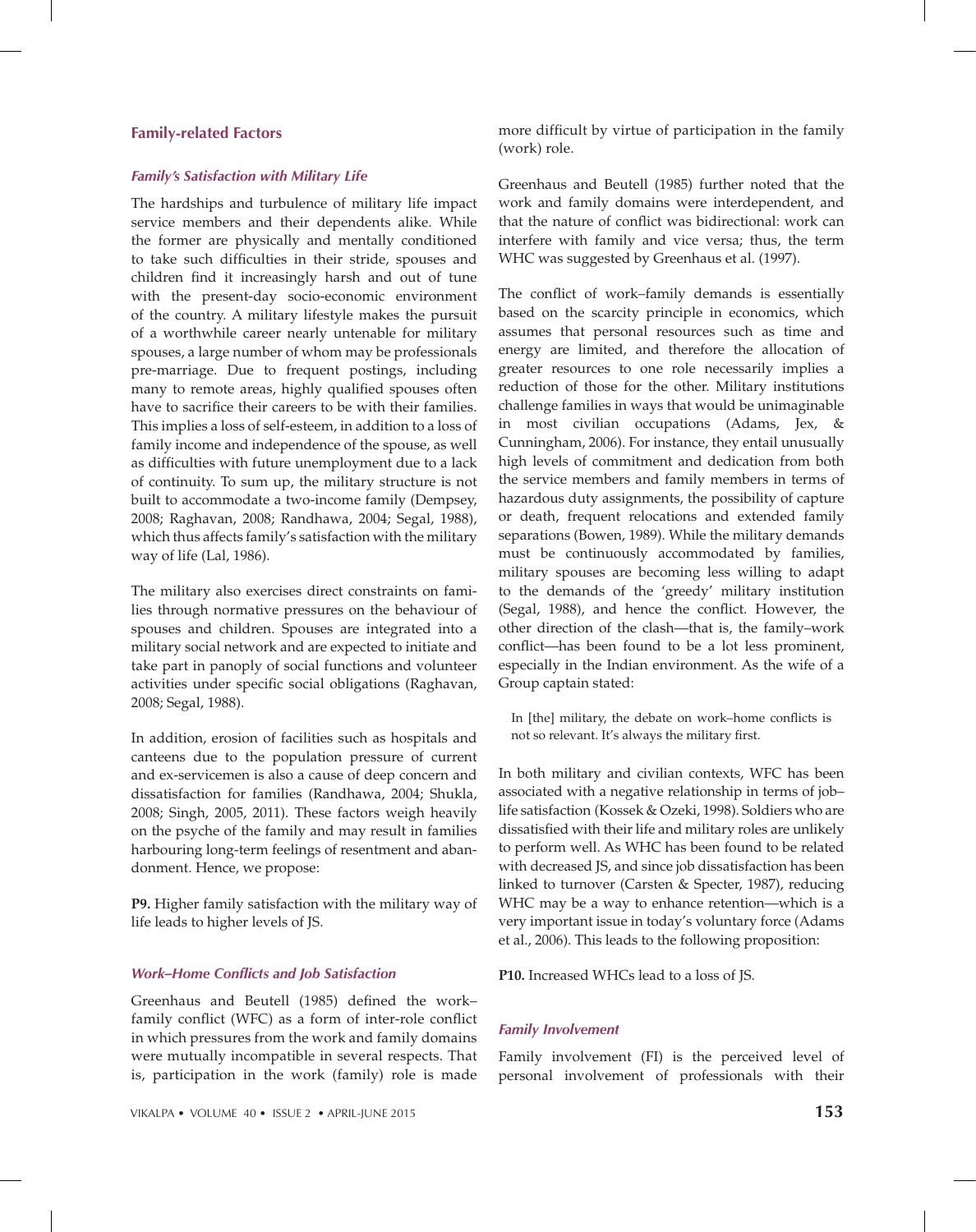family responsibilities. It implies an increased allocation of time to family and home activities, such as, child care and family or household activities (Heilmann et al., 2009). This may lead to a higher level of WFC due to greater interference of work with family life. In addition, FI has been found to be significantly related to family interfering with work (Frone, Russel, & Cooper, 1992). Whatever the direction of the conflict, professionals who are deeply involved with their family may respond by seeking to leave the profession, which is the source of the conflict (Thoits, 1991).

For people with high FI, family is a major source of satisfaction in life. As a result, such people are expected to have a positive relationship with family social support, which thereby increases the families' chances and motivation to provide higher levels of emotional and instrumental support, thus lowering the levels of WFC (Adams, King, & King, 1996).

Emotional and instrumental support from family is hypothesized to be positively associated with life satisfaction (La Rocco, House, & French, 1980). Higher levels of FI are, therefore, thought to be associated with higher levels of emotional sustenance from family members, which, in turn, has a positive relationship with life satisfaction, and thus to JS. We therefore propose:

**P11.** Higher levels of FI lead to higher JS.

## *Recreational Means and Job Satisfaction*

Sports, adventure, recreational and social activities have always been promoted in the military. The facilities generally meant for service members are liberally extended to families as well. Social gatherings, which are an integral part of military life, are extremely common, while regimental functions are a deeply entrenched part of a unit's life. The benefits of these practices go far beyond those of the physical fitness and overall wellness of a service member and their family. Such activities are traditionally seen as effective 'stress busters', while increasing the cohesiveness of the military fraternity and significantly improving the quality of life (QoL) in an environment of heavy commitments to work, which in turn enhances the satisfaction and commitment of officers and their families to the military. In Dowden's (2000) Quality of Life (QoL) model, leisure and recreation are among the critical QoL domains. The availability of adequate leisure time and leisure activities at a military station impacts the satisfaction of service members with the military way of life (Lal, 1986). Balancing work and non-work domains, therefore, implies positive perceptions concerning these QoL domains. Further, the greater the number of such facilities available, the better the perception of QoL and the greater the satisfaction level of officers with their military job/way of life and commitment (Sümer, 2004b). This, in turn, may influence employee turnover (Ramdass, 2005). In light of this, we propose:

**P12.** A greater number of recreational facilities leads to higher levels of JS.

Research has further revealed that while variables, such as, those discussed above in relation to work environment, do impact JS, they have no direct impact on TI (Williams & Hazer, 1986). Rather, these work characteristics are assumed to influence TI (and hence turnover) of military personnel indirectly, as proposed in Figure 1, through their effects on JS (Griffeth & Hom, 2001). This is consistent with the findings of Heilmann et al. (2009), which indicated that work-related variables have insignificant effects on TI.

# **Attitudinal Factors**

# *Organizational Commitment*

The most widely accepted definition of OC is comprised of three parts: (i) a strong belief in, and acceptance of, the organization's goals and values; (ii) a willingness to exert considerable efforts on behalf of the organization; and (iii) a definite desire to maintain organizational membership (Porter, Steers, Mowday, & Boulian, 1974). OC is a useful construct for understanding employee behaviour. That the servicemen and women remain in the military despite all these hardships may be largely explained by the concept of OC (Karrasch, 2003). Meyer and Allen (1997) defined OC as a combination of three component processes: affective commitment (AC), continuance commitment (CC), and normative commitment (NC). In the military context, AC refers to a soldier's emotional attachment to, or identification with, the military service or the unit; it is the 'want to' part of the construct of commitment. CC refers to perceptions of the costs associated with leaving the military, and it is related with 'need to' aspect of commitment. CC taps into perceptions of both available job alternatives and the personal sacrifices to be made by leaving the organization. Finally, NC refers to a soldier's moral obligation or 'ought to' stay with the military aspect of the commitment (Gade, 2003).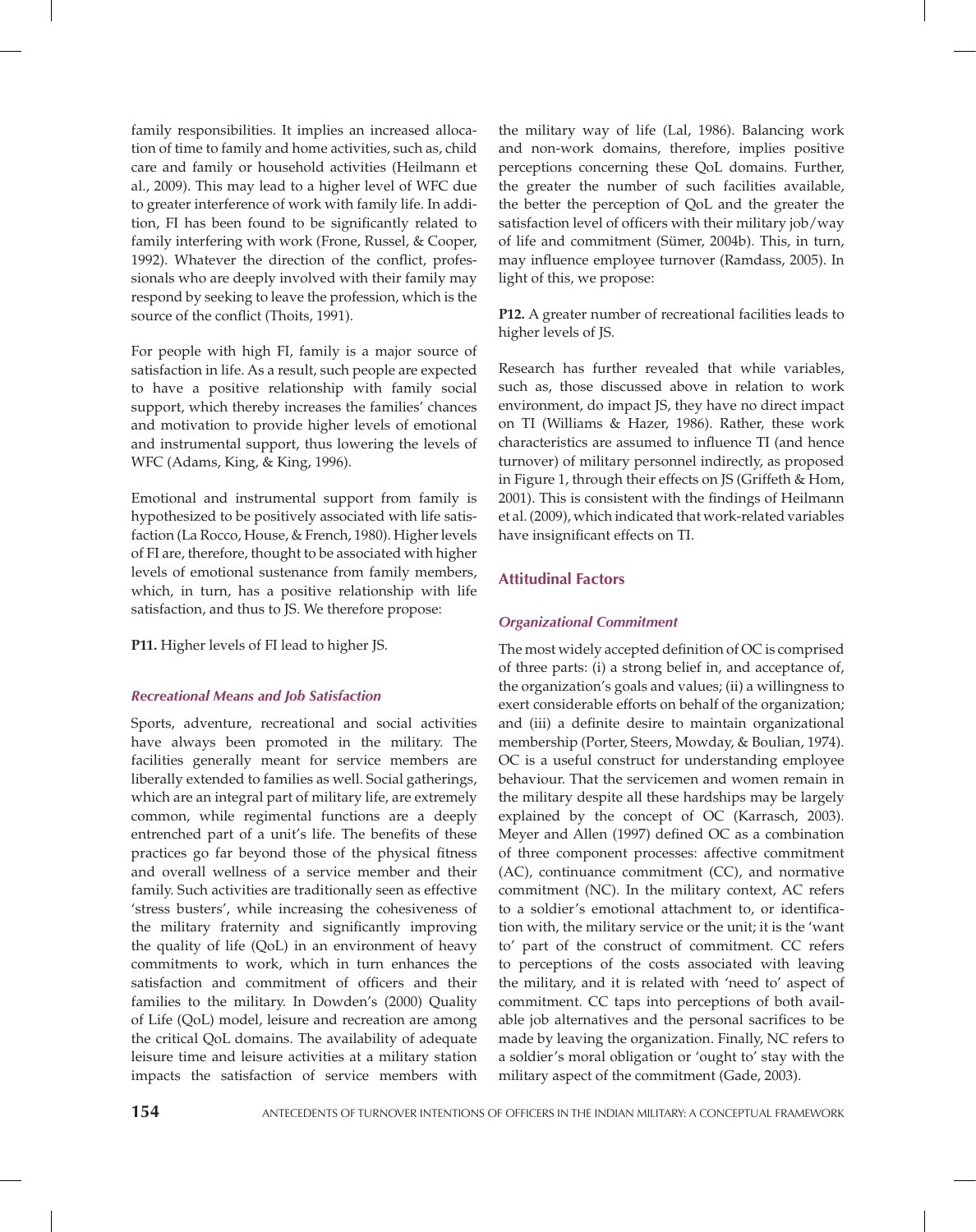An often-debated issue relates to whether military service is a 'career' or a 'calling'. This assumes further importance, as the concept of a 'calling' is closely related to NC. Mahajan (2000) suggested that military service was a career, but one that was nurtured and activated by the military value system, so that it became a calling for many over a period of time.

## *Turnover Intention*

The subject of employees' intentions to leave an organization is among the most studied in organizational behaviour. Intention to leave means that employees are willing to give up their existing job voluntarily for an alternative organization or work that, for some reason, is more appealing. Over the years, such intentions have been systematically analysed and discussed from the economic, psychological, sociological, and managerial perspectives.

### *Commitment and Turnover Intention*

OC, which refers to a relatively stable and global attitude towards the employing organization, has been consistently shown to be related to variables associated with employee withdrawal and has been found to be one of the best predictors of turnover (Smith, 1988; Wilcove et al., 1991). Research has indicated that all three commitment dimensions are negatively correlated with TI, but AC and CC are important for predicting and understanding outcomes that are vital to military organizations, such as, attrition, morale, and performance (Gade, 2003). The empirical evidence further suggests that AC is a better predictor of variables associated with military withdrawal compared to the other two dimensions of commitment (Sümer, 2004b).

Empirical evidence also indicates that CC, which is related to both job-market conditions and the perceived availability of alternative jobs, has an effect on turnover tendencies (Richardson, 2003; Wilcove et al., 1991). The probability of finding a satisfactory alternative has been shown to influence TI, both directly and indirectly (Griffeth & Hom, 2001) through work attitudes, the most prominent of which is JS.

In addition, NC, which can be thought of as the 'serving my country' factor (that is, doing work that is important to the nation, accepting the risks to life in the defence of the country, fulfilling obligations to the country, etc.), also impacts TI (Lal, 1986). Officers consider the army as having a mission of great significance, and the opportunity to serve one's country in such a capacity is the most important reward of an army career. They also feel that the magnitude of this reward is sufficient to overcome some of the disadvantages inherent in a service career (Johnson & Marcrum, 1968); thus, the deeper the feeling of service to a nation, the higher the NC and the lower the propensity to leave. From the above, following propositions are made:

**P13.** Higher AC reduces the propensity to leave.

**P14.** Higher CC reduces the propensity to leave.

**P15.** Higher NC reduces the propensity to leave.

## *Emotional Bond and Affective Commitment*

The uniform, service customs, traditions, and disciplined and orderly lifestyle give military personnel a kind of exclusivity. The unique culture of integrating the spouse and children within the larger uniformed fraternity, while providing a decent QoL in cantonments, as well as the respect of society, further cements this bond to make the military service a family tradition for many. Over a period of time, the military profession becomes a way of life and this mitigates the many negatives of the career. As one retired infantry officer stated:

I [would] always like to be a soldier, in my own regiment, in all my future births.

Such emotional bonding persists even after the end of the active military service and proliferates beyond national boundaries. There is a spontaneous and instantaneous rapport between the soldiers, no matter whether they are serving or retired, regardless of their home country. This traditional and unique membership to a huge fraternity contributes to his AC to the military. The more deeply entrenched the bonding among the officers is, the higher their AC. We hence propose:

**P16.** Stronger emotional bonds lead to increased AC.

## *Job Satisfaction and Turnover Intentions*

Frederick Herzberg's two-factor theory, or motivator– hygiene theory, states that there are certain factors in the workplace that cause JS (motivation factors), while a separate set of factors causes dissatisfaction (hygiene factors) (Herzberg, Mausner, & Snyderman, 1959). It has been theorized that JS and job dissatisfaction act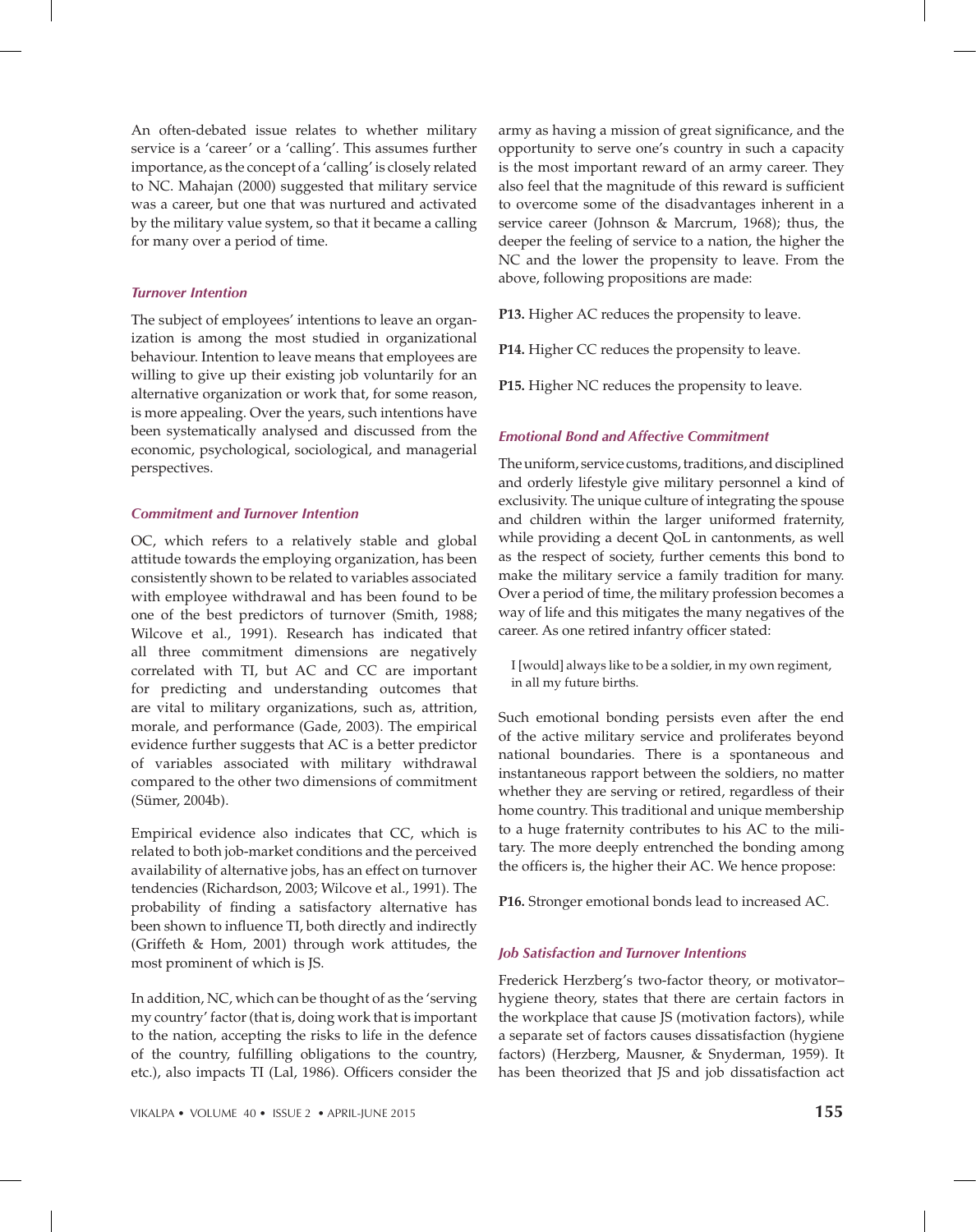independently of each other, and are not on a continuum, with one increasing as the other diminishes, but are independent phenomena. In order to improve the satisfaction, both sets of needs must be attended to, and it should not be assumed that an increase in satisfaction leads to a decrease in dissatisfaction (Mahajan, 2000).

The idea of desirability of movement has become commonly associated with the concept of JS. Research has suggested that satisfaction with military life is one of the most important factors affecting the intentions of officers to serve in the army (Lal, 1986), and that higher JS is associated with lower turnover rates (Wilcove et al., 1991). Thus, JS and intention to leave are very closely and negatively related. We thus propose that:

**P17.** Higher JS leads to a lower propensity to leave:

Empirically, the satisfaction–actual turnover relationship has been found to be weak (Sümer, 2004b). This weakness may, to some extent, be attributable to contractual obligations of the officers in some militaries to stay for the complete contracted period.

# *Perceived Support–Job Satisfaction–Affective Commitment*

Military roles are fraught with risk. Service personnel are trained to give their best to accomplish missions, even if this involves supreme sacrifice for the nation. In return, they expect general support from the society, the government and the military itself to conduct their work and non-work responsibilities.

Societal support is often perceived by officers as lacking. An entrenched feeling in the armed forces is that the commitment expected of them is not matched by society's commitment to them (Mahajan, 2000), and that respect is given only at the time of trouble. The government support on the instrumental side is generally provided to officers in the form of state provisioning of military hardware and training, but on the emotional side, it is again seen to be lacking. Officers feel that the prestige of a military career is on decline (Abdi, 2007; Awasthy, 1986; Hira, 1977), while the neglect of the military by the state is on the rise. Within the military, support of any kind is rarely a question: Officers perceive the military as a well-knit and fairly cohesive organization. Therefore, ranks and seniority notwithstanding, the military has a very high level of bonding and camaraderie. This bonding provides various types of support to officers in a range of situations.

Theorists have commonly adopted tenets of the exchange theory to describe the underlying mechanism by which perceived support influences work attitudes and behaviours (Diana, 1998). The exchange theory suggests that the commitment of a soldier increases 'in exchange for' socio-emotional and task-focused support from the organization. The 'organizational support–organizational commitment' relationship has also been adequately supported empirically (Eisenberger, Huntington, Hutchison, & Sowa, 1986; Williams & Hazer, 1986). The support of an officer from society or the government is perceived as acknowledgement of the services and sacrifices made, received from the grateful nation. As support increases, motivation, satisfaction, and AC for the military also go up. The above leads to the following propositions:

**P18a.** Higher societal/state support leads to higher AC.

**P18b.** Higher societal/state support leads to higher JS.

**P19a.** Higher military support leads to higher AC.

**P19b.** Higher military support leads to higher JS.

# *Satisfaction–Commitment–Turnover*

As an attitude, commitment is distinguished from JS in that the former is an affective response to the whole organization, whereas the latter represents an affective response to specific aspects of the job (Williams & Hazer, 1986). Soldiers' degree of OC and satisfaction with military life have invariably been related to retention (Etheridge, 1989; Lappin, Klein, Howell, & Lipari, 2003; Smith, 1988). Although these both exhibit a negative impact on turnover (Griffeth et al., 2000), the relationship between the two seems to be more than a simple unidirectional relationship. Porter et al. (1974) suggested that satisfaction is associated with various aspects of the work environment, and that it, therefore, develops more quickly compared to commitment. Commitment, on the contrary, takes much longer to form as many more aspects between the worker and the organization now come into consideration. The process, therefore, suggests that satisfaction is an outcome of commitment and that commitment mediates the relationship between satisfaction and TI (Heffner & Gade, 2003; Williams & Hazer, 1986).

This cyclic relationship between satisfaction and commitment still needs to be empirically established,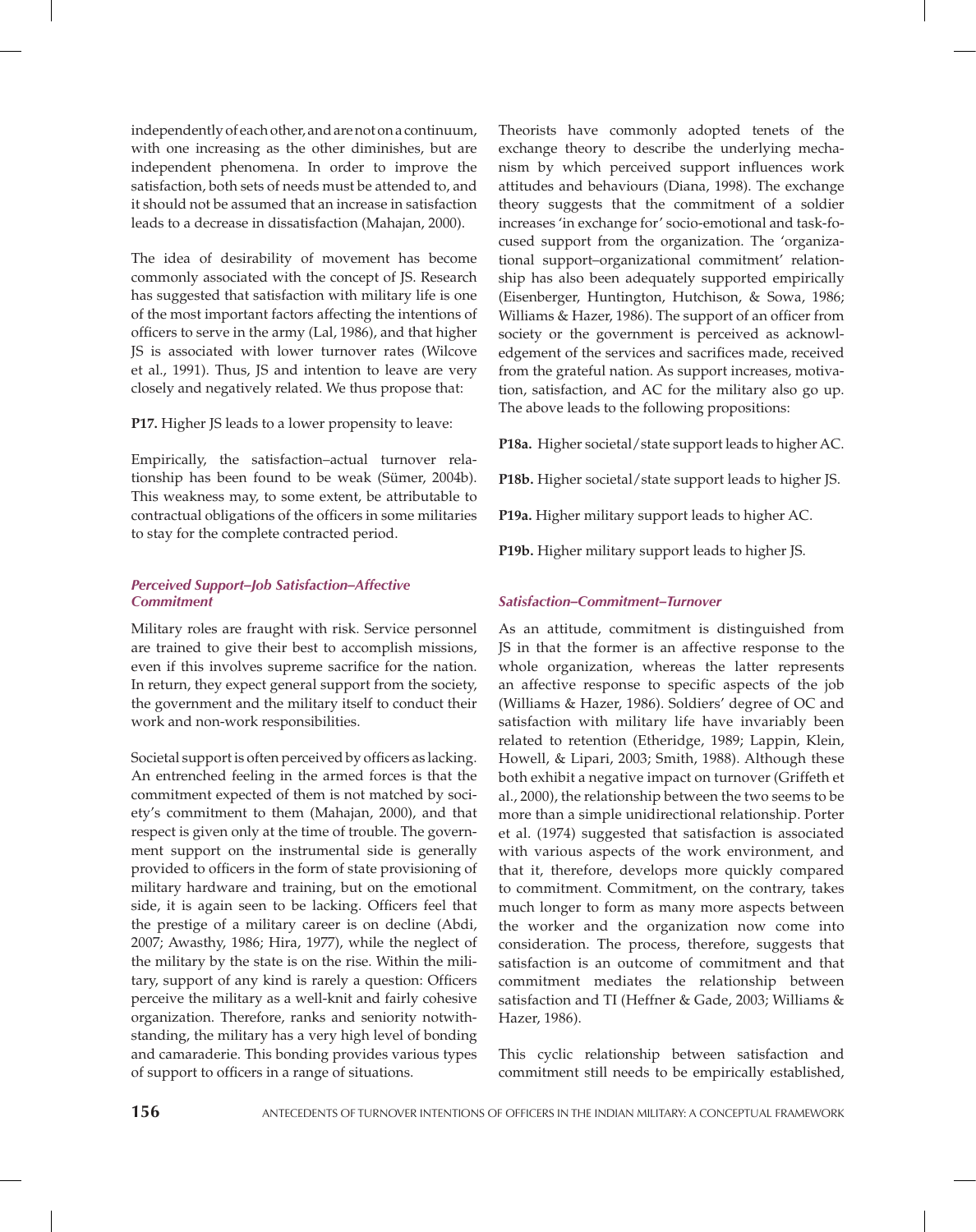and therefore the first view happens to be the most supported. Thus, JS is the cause of commitment, which in turn mediates the relation between JS and intention to leave. In view of the above, we propose:

**P20a.** Higher JS has a positive impact on AC.

**P20b.** Higher JS has a positive impact on CC.

**P20c.** Higher JS has a positive impact on NC.

# **DISCUSSION**

The extant literature reaffirms the relationship between satisfaction, commitment, TI, and actual turnover. However, as the social, geopolitical, and attitudinal conditions of the Indian Military differ from those of other armed forces, the strength of some of the interrelationships might vary. More importantly, some of the antecedents of satisfaction and commitment are likely to be different in the Indian context. In addition, for a given antecedent, the real concern may be different. For example, family satisfaction is a well-established antecedent in the prior models, but in the Indian context, it essentially implies, more than anything else, the availability and quality of family accommodation, quality education for children and the viability of professional pursuits on the part of the spouse as part of the military way of life (Mahajan, 2000). Similarly, pay, promotion, stress, family satisfaction, and so on are all well-established antecedents of satisfaction, but some additional antecedents, such as, IS duty, resettlement concerns and early retirement, also appear to influence satisfaction very significantly in the case of Indian Military officers, and therefore deserve consideration in the proposed model. These constructs have been defined in Table I of the Appendix, and the items to measure these have also been suggested for further exploration.

# **LIMITATIONS AND FUTURE RESEARCH DIRECTIONS**

While the summary of the past literature and the integration of several theories derived from these works and incorporated into our model are interesting and useful, the limitations of our conceptual contribution are notable in the absence of empirical findings. We encourage further theorizing, empirical testing, replication and extensions of our work so that greater confidence can be placed in its implications.

One limitation of our work relates to the coverage of the relevant literature in the Indian context. While the retention of officers is of great relevance to the Indian Military, not much background literature could be located in the public domain. This may be due to the prevailing security-related practices or restrictions in the military. Therefore, the present work is, to a large extent, based on research conducted outside of India. While many such findings do apply to the Indian settings as well, there may be a certain amount of variation in outcomes due to cultural, geographical and other differences. Thus, the study could have captured these distinctive features much better if past indigenous efforts could also be amalgamated with the present work; this should also be a focus of future research.

A second limitation pertained to the inaccessibility of serving officers for discussions and in-depth interviews. The prevailing security culture does not encourage or facilitate such investigations in the civilian domain, even when scholarly in nature. It was vital, for example, to target officers for the study who were most susceptible to leave prematurely—that is, for instance, in the service bracket of 16–22 years. Furthermore, as the perceptions of officers may vary with their service, age, length of service and operational sector profile, consideration of these variables would also have provided more realistic outcomes. However, fulfilling this requirement was not feasible, and therefore the research need was met, to some extent, by interacting with a number of officers from different service brackets and from different branches of the military while on resettlement courses at the Indian Institute of Management. A more extensive and precise sample frame is, thus, suggested for future studies on similar topics.

A third limitation lies in the sweeping conclusions drawn for all branches of the Indian Military. The three services (army, air force, and navy) have a lot in common and are viewed as one entity—the Indian Military. However, despite the similarities, the functional environment of the three branches is quite different, meaning that one study for all three may be too generic. Separate studies on turnover in the army, air force or navy may, therefore, be taken up, with a focus on the peculiarity of the particular service.

# **CONCLUSION**

This study provides a novel effort to theorize factors that cause servicemen to leave the Indian Military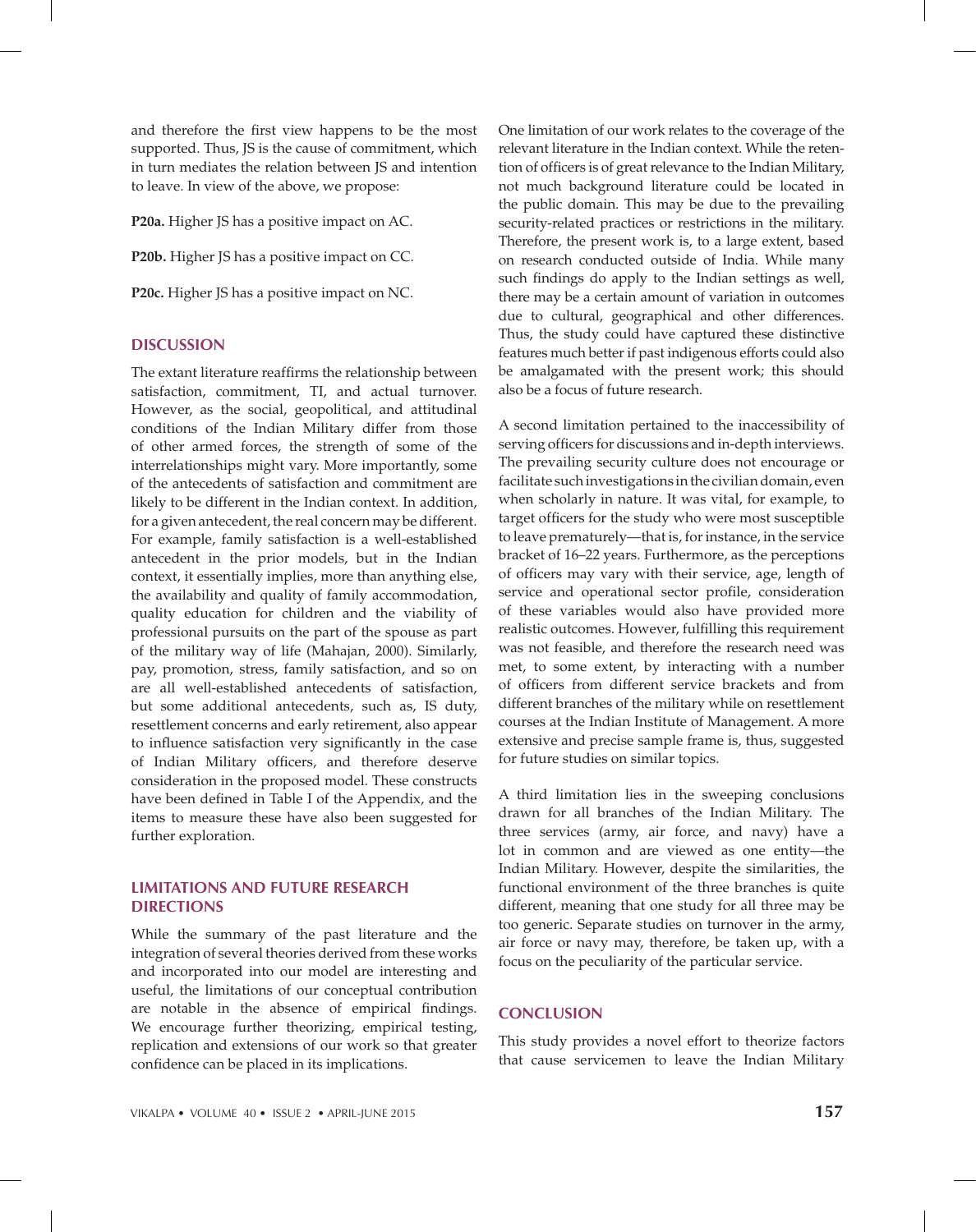prematurely. This topic is of great importance, as today officers have more occupational choices than before and may tend to cross over to civil jobs if not satisfied with the military. As no prior work appears to have been undertaken on the subject, this article is a small step in the right direction.

Being an early effort, this study raises more questions than it answers. All of the issues discussed in the article need to be further addressed in order to answer the questions more effectively. The outcomes, once obtained, may help the Indian Military to overcome the problem of attrition and attain a higher level of operational preparedness.

# **APPENDIX**

#### Table I: Operationalization and Measurement of Study Constructs

| <b>Constructs</b>            | <b>Definition</b>                                                                                                                                                      | <b>Measurement Items</b>                                                                                                                                                                                                                                                                                                                                                                                                               | <b>References</b>                                             |
|------------------------------|------------------------------------------------------------------------------------------------------------------------------------------------------------------------|----------------------------------------------------------------------------------------------------------------------------------------------------------------------------------------------------------------------------------------------------------------------------------------------------------------------------------------------------------------------------------------------------------------------------------------|---------------------------------------------------------------|
|                              | Person-organization fit The extent to which an individual's<br>abilities, needs and values match<br>with those of the organization.                                    | 1. I feel that there is a close fit between the values of the<br>military and my own values.<br>2. I feel that there is a close fit between the collective goals of Vigoda-Gadot and<br>the military and my personal goals.<br>3. I feel that the culture of this organization highly fits the job<br>culture I believe in.<br>4. The senior officers in military believe in the same things I<br>believe in.                          | Bretz and Judge (1994)<br>Ben-Zion (2004)                     |
| Job<br>stress                | The existence of tensions and<br>pressures growing out of job<br>requirements.                                                                                         | 1. I work under a great deal of job-induced tension.<br>2. If I had a different job, my health would probably improve.<br>3. I get irritated/annoyed over the way things are going on<br>in military.<br>4. I seem to tire quickly.                                                                                                                                                                                                    | House and Rizzo (1972)<br>Vigoda-Gadot and<br>Ben-Zion (2004) |
| Job<br>autonomy              | The degree of power that an<br>employee can exercise over his/<br>her job and work environment.                                                                        | 1. I have ample opportunity to exercise initiative/creativity.<br>2. I have ample freedom of speech/expression in my area of<br>work.<br>3. I have ample freedom to make important job-related<br>decisions.                                                                                                                                                                                                                           | Self-developed                                                |
| Internal<br>security         | Control of the situations like riots<br>or terrorists attack, etc., as part of<br>'aid to civil authorities'.                                                          | 1. There is an increased level of deployment on IS duties for<br>fighting the terrorists.<br>2. There is an increased level of deployment on IS duties for<br>controlling the public unrest/agitations.<br>3. There is an increased level of deployment on IS duties for<br>controlling the situations like riot.                                                                                                                      | Self-developed                                                |
| Pay                          | Salary earned by a military officer<br>for his/her commitment to service.                                                                                              | 1. I feel I am not being paid a fair amount for the work I do. (R)<br>2. I feel there is an inequity in pay packages of military and<br>civil. (R)<br>3. Inadequate pay in military adversely affects the<br>attractiveness of military career. (R)                                                                                                                                                                                    | Spector (1997)                                                |
| Promotion                    | Upward career movement in a tall<br>pyramidal organizational hierarchy<br>of military that brings in higher<br>responsibilities and corresponding<br>monetary rewards. | 1. The present pyramidal cadre structure restricts the career<br>progression of officers. (R)<br>2. Uncertainty of promotion is a matter of obsessive concern<br>to officers. (R)<br>3. Large-scale supersession for promotion affects the<br>popularity of military as a career. (R)<br>4. I am satisfied with my chances for promotion.                                                                                              | Spector (1997)                                                |
| Early retirement<br>concerns | The retirement of military officers<br>much earlier than their civilian<br>counterparts, for the national<br>consideration of keeping the<br>military young.           | 1. 'Early retirement' is unfair.<br>2. The worry of 'early retirement' weighs heavily on my<br>mind as it will coincide with the peak of my family<br>responsibilities.<br>3. All my decisions for higher education/training in the<br>military are affected by the requirements of a second<br>career after the 'early retirement'.<br>4. The 'early retirement' adversely affects the attractiveness<br>of the military as a career. | Self-developed                                                |

*Table A.1 continued*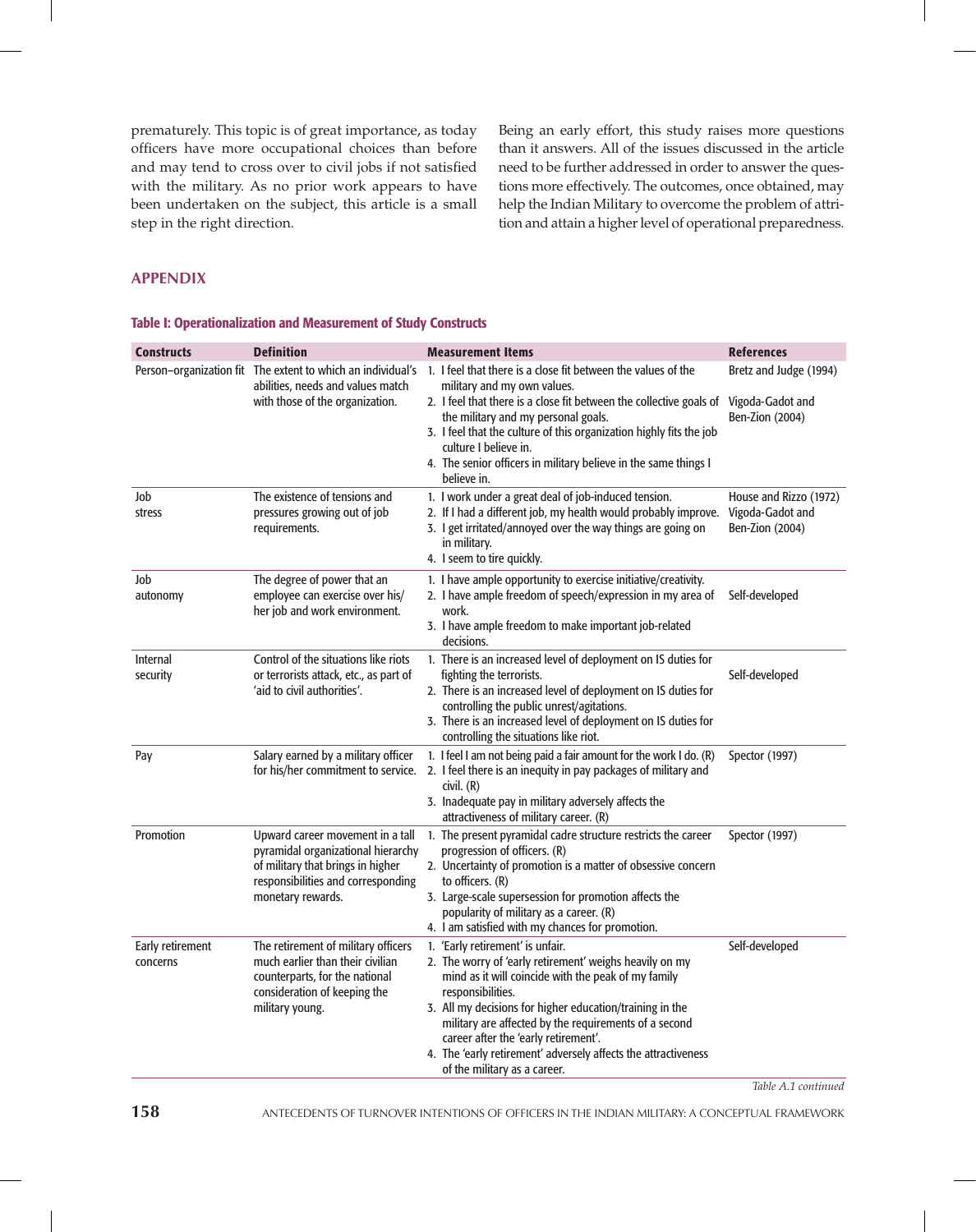| Resettlement concerns          | The perceived concerns of<br>an officer related to his/her<br>settlement in civil life after<br>retirement from the military.                               | 1. I am happy with the present level of government support<br>in the honourable resettlement of the military veterans.<br>2. I think, my re-employment in civil would be difficult as the<br>skills possessed by me as a soldier are entirely different<br>from those required in the civil job. (R)<br>3. I think at the age of 54 (or more) years not many<br>employers would be willing to take me. (R)<br>4. The military pension, I will get is not fair considering<br>peculiarities of military service like limited promotion<br>avenues and early retirement etc. (R)                                                                                                                                                                                                                                                                                                                                                           | Self-developed                            |
|--------------------------------|-------------------------------------------------------------------------------------------------------------------------------------------------------------|------------------------------------------------------------------------------------------------------------------------------------------------------------------------------------------------------------------------------------------------------------------------------------------------------------------------------------------------------------------------------------------------------------------------------------------------------------------------------------------------------------------------------------------------------------------------------------------------------------------------------------------------------------------------------------------------------------------------------------------------------------------------------------------------------------------------------------------------------------------------------------------------------------------------------------------|-------------------------------------------|
| <b>Recreational facilities</b> | Various recreational facilities<br>generally available to an officer in<br>a military station.                                                              | 1. I believe this job provides sufficient parties like dining-in/<br>dining-out, raising day, battle honours day, marriage<br>anniversary, birth days, and regimental dinners, etc., to let<br>hair down.<br>2. I believe there are enough picnics and social gatherings to<br>enable a productive social life.<br>3. The gymnasium facility is good enough to help people<br>remain in shape.<br>4. I believe yoga and meditation sessions help people keep<br>calm in a tense work environment.<br>5. I believe premium outdoor game facilities like golf are an<br>added bonus of this job.<br>6. I believe a subsidized cinema screening keeps the<br>employees entertained.<br>7. I believe premium indoor game facilities like swimming<br>pool are an added bonus to this job.<br>8. By promoting adventure activities like mountaineering,<br>skydiving and rafting, Indian Military offers experiences<br>unlike any other job. | Self-developed                            |
| Family involvement             | Indulgence of an officer in<br>his family responsibilities and<br>concerns.                                                                                 | 1. A major source of satisfaction in my job is also how happy<br>is my family.<br>2. Most of the important decisions that I take in my job also<br>involve my family.<br>3. I am very much personally involved in my family,<br>irrespective of the demands of the job.                                                                                                                                                                                                                                                                                                                                                                                                                                                                                                                                                                                                                                                                  | Greenhaus et al. (1997)                   |
| Family satisfaction            | military way of life.                                                                                                                                       | Family's perceived satisfaction with 1. How happy is your family with military life?<br>2. How satisfied is your family with military life?<br>3. How comfortable is your family with military life?                                                                                                                                                                                                                                                                                                                                                                                                                                                                                                                                                                                                                                                                                                                                     | Heilmann et al. (2009)                    |
| Work-home conflict             | A form of inter-role conflict in<br>which the role pressures from<br>work and family domains are<br>mutually incompatible in some<br>respects.              | 1. Do the demands of work interfere with your home/family?<br>2. Does the time you spend at work detract you from your<br>family?<br>3. Does your work have disadvantages for your family?<br>4. Do you not seem to have enough time for your family?                                                                                                                                                                                                                                                                                                                                                                                                                                                                                                                                                                                                                                                                                    | Bacharach, Bamberger<br>and Conley (1991) |
| Military support               | The perceived support an officer<br>gets from the military to discharge<br>his/her duties effectively and to<br>remain motivated to continue in<br>service. | 1. How supportive are your peers at large in your personal<br>dealings?<br>2. How supportive are your peers at large in your official<br>dealings?<br>3. How supportive are your superiors in the matters of your<br>personal concerns?                                                                                                                                                                                                                                                                                                                                                                                                                                                                                                                                                                                                                                                                                                  | Self-developed                            |
| Government support             | The perceived support an officer<br>gets from the State to discharge<br>his/her duties effectively and to<br>remain motivated to continue in<br>service.    | 1. The government, in general, is supportive of the well-being Self-developed<br>of the military officers.<br>2. The government is supportive of an appropriate status of<br>military officers in the government hierarchy, that is, in the<br>'Warrant of Precedence'.<br>3. The government is supportive of inclusion of military<br>officers in the governance/affairs of the State like other<br>group 'A' civilian officers.                                                                                                                                                                                                                                                                                                                                                                                                                                                                                                        |                                           |

*Table A.1 continued*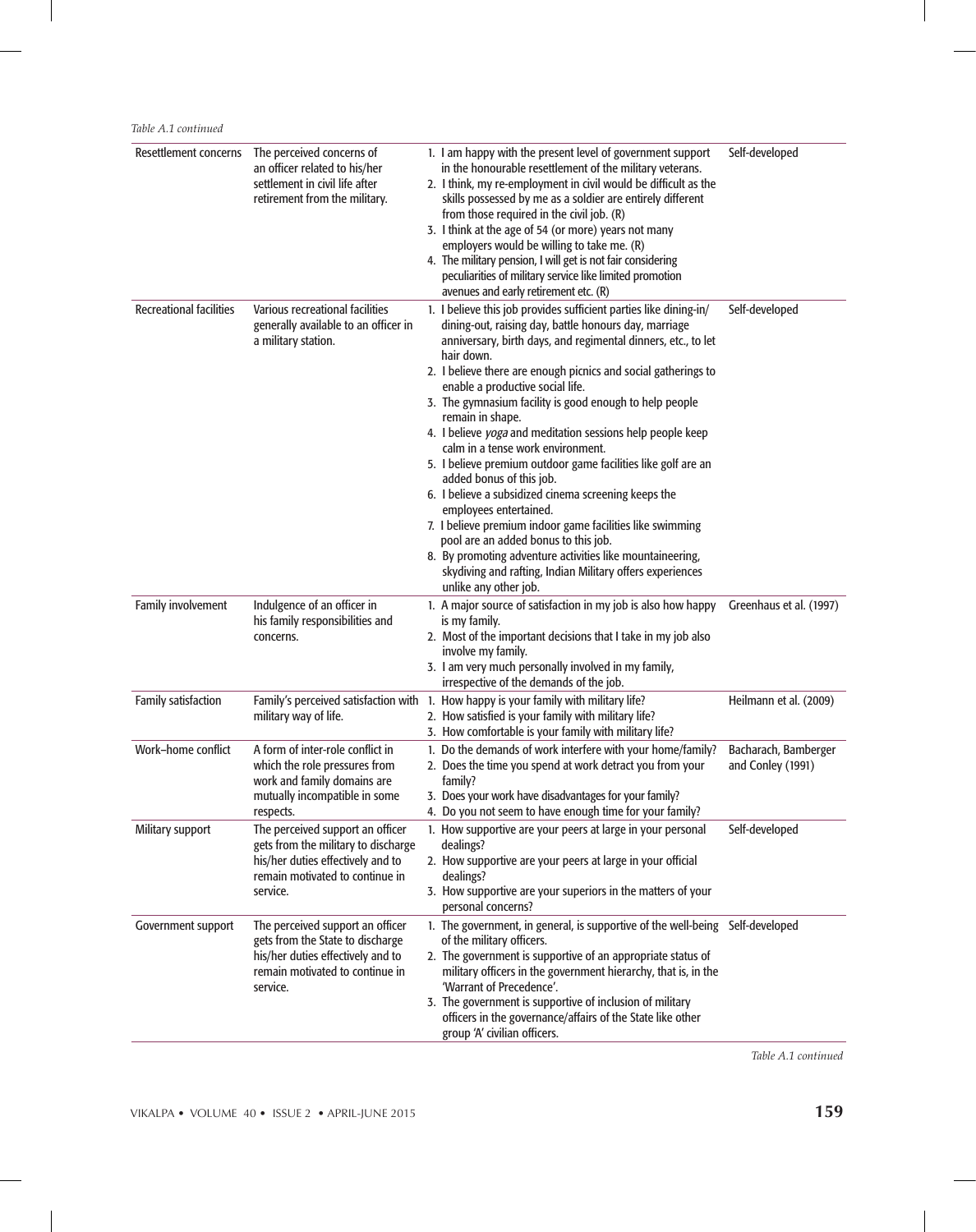| <b>Emotional bond</b>          | The unique characteristics of<br>military life that emotionally bind<br>an officer to the military. | 1. The pride of military uniform wants me to stay here.<br>2. Military personnel have a clean image in society and that<br>makes me feel proud.<br>3. The respect military personnel get in society is unmatched<br>in any other job.<br>4. Customs and traditions of services life of military are<br>incomparable.<br>5. Family tradition of military makes one always want to stay<br>there.<br>6. The camaraderie in a military life is unlike any other job.<br>7. Physical fitness of military personnel cannot be matched<br>by any other job employee.                                                                                | Self-developed                            |
|--------------------------------|-----------------------------------------------------------------------------------------------------|-----------------------------------------------------------------------------------------------------------------------------------------------------------------------------------------------------------------------------------------------------------------------------------------------------------------------------------------------------------------------------------------------------------------------------------------------------------------------------------------------------------------------------------------------------------------------------------------------------------------------------------------------|-------------------------------------------|
| Affective commitment           | An officer's emotional attachment<br>to, identification with and                                    | 1. I would be very happy to spend the rest of my career in<br>the Indian Military.<br>involvement in the military service. 2. I really feel as if the Indian Military's problems are my own.<br>3. I feel like 'part of the family' at the Indian Military.<br>4. I do not feel 'emotionally attached' to the Indian Military. (R)<br>5. I do not feel a strong sense of belonging in the military. (R)                                                                                                                                                                                                                                       | Meyer and Allen (1997)<br>Karrasch (2003) |
| <b>Normative</b><br>commitment | An officer's felt moral obligation to<br>stay with the military.                                    | 1. I do not feel any obligation to remain with the military. (R)<br>2. Even if it were to my advantage, I do not feel it would be<br>right to leave the military now.<br>3. I would feel guilty if I left military now.<br>4. The military deserves my loyalty.<br>5. I would not leave military right now because I have a<br>sense of obligation to the people in it.<br>6. I owe a great deal to the military.                                                                                                                                                                                                                             | Meyer and Allen (1997)<br>Karrasch (2003) |
| Continuance<br>commitment      | An officer's 'need'<br>to maintain the organizational<br>membership.                                | 1. Too much of my life would be disrupted if I decided I<br>wanted to leave the military right now.<br>2. Right now staying with the military is a matter<br>of necessity.<br>3. I believe that I have too few alternatives to consider<br>leaving the military.<br>4. One of the few negative consequences of leaving the<br>military would be the scarcity of available alternatives.<br>5. One of the major reasons I continue to be a soldier is that<br>leaving the military would require considerable personal<br>sacrifice.<br>6. If I had not already put so much of myself into the military<br>I might consider working elsewhere. | Meyer and Allen (1997)<br>Karrasch (2003) |
| Job satisfaction               | The contentment of an individual<br>with his/her job.                                               | 1. I am often bored with my job. (R)<br>2. I feel fairly well satisfied with my job.<br>3. Most days I am enthusiastic about my work.<br>4. I like my job better than the average worker does.<br>5. I find real enjoyment in my work.                                                                                                                                                                                                                                                                                                                                                                                                        | Agho, Price and<br>Mueller(1992)          |
| Propensity to leave            | Extent to which an officer plans to<br>continue with the Indian Military.                           | 1. I often think about leaving Indian Military.<br>2. I will probably look for a new job outside the Indian<br>Military in the next year.<br>3. I will probably serve my full term in military till the age of<br>retirement.                                                                                                                                                                                                                                                                                                                                                                                                                 | Greenhaus et al. (1997)                   |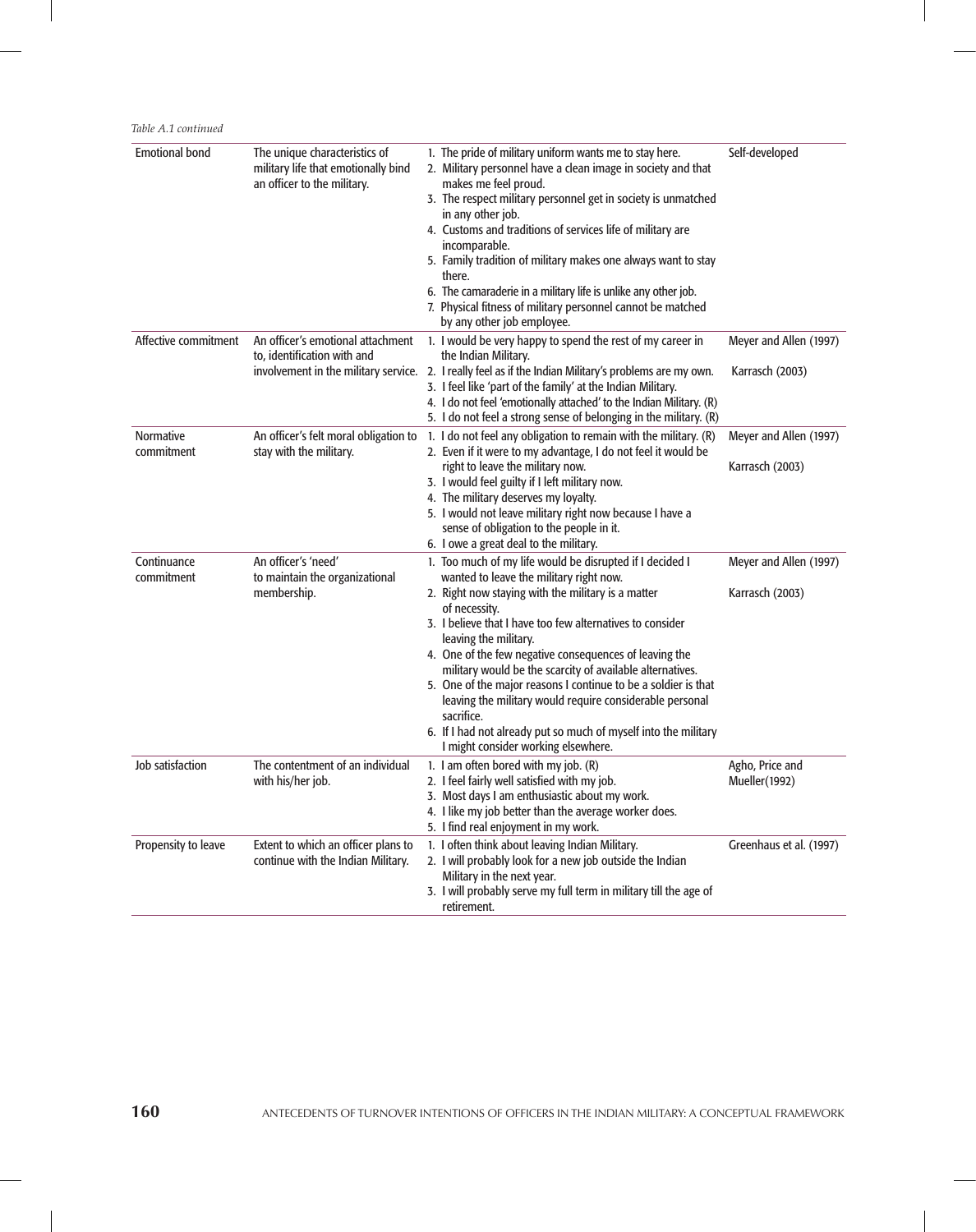## **REFERENCES**

- Abdi, S. N. (2007, October 16). Boom tempts Indians away from the barracks. *Indian Aviation Career News*. Retrieved 16 October, 2007, from http://www.indianaviationnews. net/careers/2007/10/boom-tempts-indians-awayfrom-the-barracks.html
- Adams, G. A., Jex, S. M., & Cunningham, C. J. (2006). Work family conflicts among military personnel, in military life. In C. Castro, A. Adler, & T. Britt (Eds), *The psychology of serving in peace and combat* (pp. 169–192). Westport, CT: Praeger.
- Adams, G. A., King, L. A., & King, D. W. (1996). Relationships of job and family involvement, family social support, and work-family conflict with job and life satisfaction. *Journal of Applied Psychology*, *81*(4), 411–420.
- Agho, A. O., Price, J. L., & Mueller, C. W. (1992). Discriminant validity of measures of job satisfaction, positive affectivity and negative affectivity. *Journal of Occupational and Organizational Psychology*, *65*(3), 185–196.
- Anderson, C., Flynn, F., & Spataro, S. (2008). Personality and organizational culture as determinants of influence. *Journal of Applied Psychology*, *5*(3), 237–253.
- Awasthy, I. (1986). *The ethos of the Indian army today*. (Seminar No. 12 on Military and Society, pp. 46–58). New Delhi: United Services Institution of India.
- Bacharach, S. B., Bamberger, P., & Conley, S. (1991). Work home conflict among nurses and engineers: Mediating the impact of role stress on burnout and satisfaction at work. *Journal of Organizational Behavior*, *12(1)*, 39–53.
- Bagga, H. S. (2008). *Measures to attract and retain talent in the Indian army* (Article No. 1174). Seminar Report. New Delhi: Centre for Land Warfare Studies.
- Beehr, T. A., & Bhagat, R. S. (1985). *Human stress and cognition in organizations.* New York: John Wiley.
- Berkowitz, L., Fraser, C., Treasure, F. P., & Cochran, S. (1987). Pay, equity, job gratifications, and comparisons in pay satisfaction. *Journal of Applied Psychology*, *72*(4), November 1987, 544–551.
- Bhalla, N. (2006). Indian army battles to recruit officers. Retrieved 21 May, 2008 from http://archive.gulfnews. com/articles/06/09/15/10067468.html
- Bowen, G. L. (1989). Satisfaction with family life in the military. *Armed Forces and Society*, *15* (4), 571–592.
- Bretz, R. D., & Judge, T. A. (1994). Person–organization fit and the theory of work adjustment: Implications for satisfaction, tenure and career success. *Journal of Vocational Behavior*, *44*(1), 32–54.
- Caldwell, S. D., Herold, D. M., & Fedor, D. B. (2004). Toward an understanding of the relationships among organizational change, individual differences, and changes in person–environment fit: A cross-level study. *Journal of Applied Psychology*, *89*(5), 868–882.
- Carsten, J. M., & Specter, P. E. (1987). Unemployment, job satisfaction, and employee turnover: A meta-analytic test of the Muchinsky model. *Journal of Applied Psychology*, *72*(3), 374–381.
- Cooper-Thomas, H. D., van Vianen, A., & Anderson, N. (2004). Changes in person–organization fit: The impact of socialization tactics on perceived and actual P–O fit. *European Journal of Work and Organizational Psychology*, *13*(1), 52–78.
- Dempsey, L. (2008, February 19). The military vs wives. *The Washington Post,* pp. A15.
- Diana, M. (1998). *Work environment, family and career influences on the reenlistment intentions of army soldiers.* Doctoral dissertation, George Mason University, Dissertation Abstracts International, 59, 0446.
- Diaz-Serrano, L., & Cabral, V. J. (2005). *Low-pay, higher pay and job satisfaction within the European Union: Empirical evidence from fourteen countries*. NUI Maynooth ePrints and eTheses Archive. Retrieved 14 June 2009, from http://ftp.iza.org/dp1558.pdf
- Dowden, C. (2000). *Quality of life in the Canadian Forces: Conceptualization and measurement of the QOL construct* (Sponsor Research Report No.00-05). Ottawa, Canada, K1A0K2: National Defence Headquarters.
- Eisenberger, R., Huntington, R., Hutchison, S., & Sowa, D. (1986). Perceived organizational support. *Journal of Applied Psychology*, *71*(3), 500–507.
- Etheridge, R. M. (1989). *Family factors affecting retention: A review of the literature*. Alexandria, VA: U.S. Army Research Institute for the Behavioral and Social Sciences.
- Fairbrother, K., & Warn, J. (2003). Workplace dimensions, stress and job satisfaction. *Journal of Managerial Psychology*, *18*(1), 8–21.
- Frone, M. R., Russell, M., & Cooper, M. L. (1992). Antecedents and outcomes of work–family conflict: Testing a model of the work–family interface. *Journal of Applied Psychology*, *77*(1), 65–78.
- Gade, P. A. (2003). Organizational commitment in the military: An overview. *Military Psychology*, *5*(3), 163–166.
- Greenhaus, J. H., & Beutell, N. J. (1985). Sources of conflict between work and family roles. *Academy of Management Review*, *10*(1), 76–88.
- Greenhaus, J. H., Collins, K. M., Singh, R., & Parasuraman, S. (1997). Work and family influences on departure from public accounting. *Journal of Vocational Behavior*, *50*(2), 249–270.
- Griffeth, R. W., & Hom, P. W. (2001). *Retaining valued employees.*  Thousand Oaks: SAGE.
- Griffeth, R. W., Hom, P. W., & Gaertner, S. (2000). A meta-analysis of antecedents and correlates of employee turnover: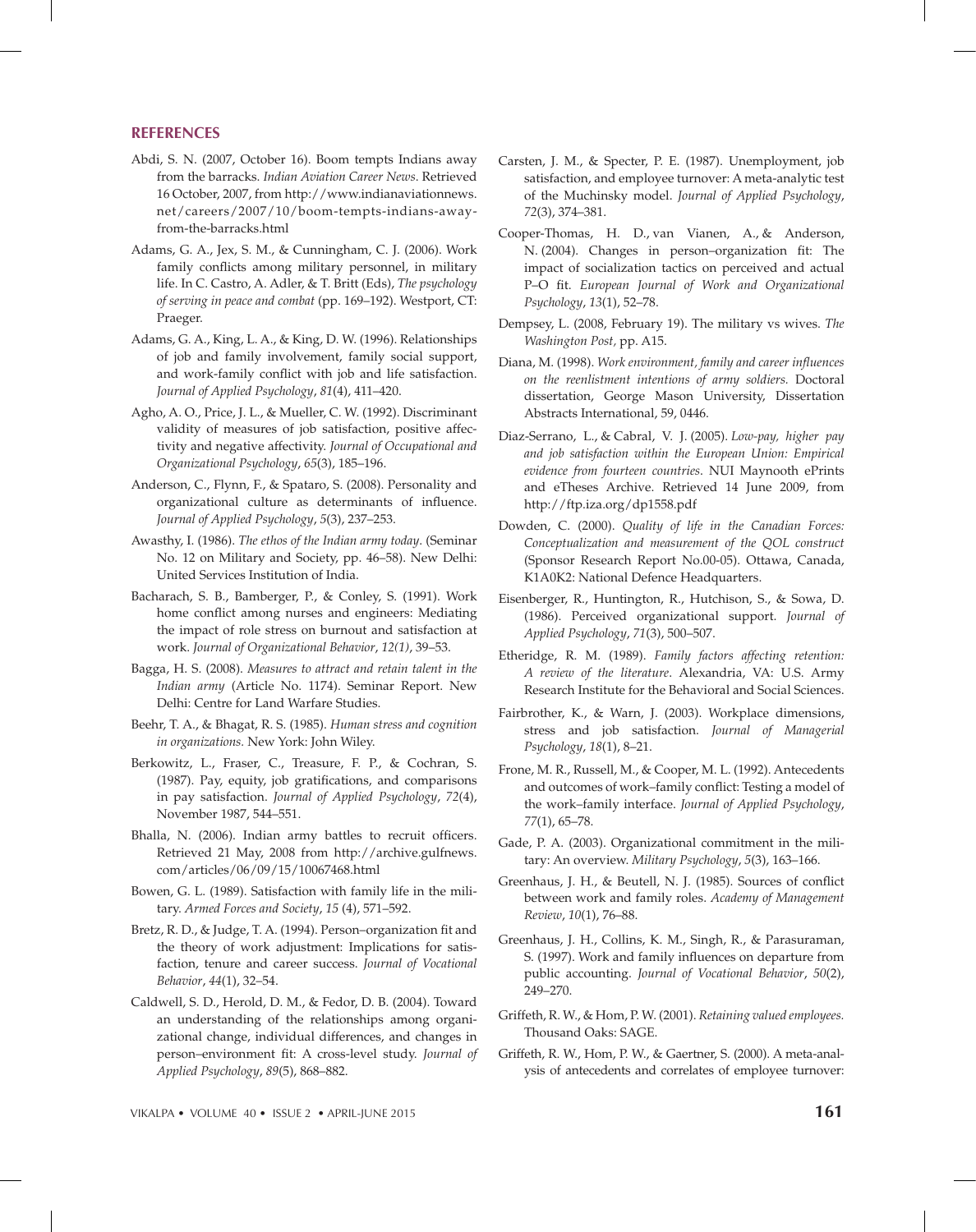Update, moderator tests, and research implications for the next millennium. *Journal of Management*, *26*(3), 463–488.

- Heffner, T. S., & Gade, P. A. (2003). Commitment to nested collectives in special operations forces. *Military Psychology*, *5*(3), 209–224.
- Heilmann, S. G., Bell, J. E., & McDonald, G. K. (2009). Work– home conflict: A study of the effects of role conflict on military officer turnover intention. *Journal of Leadership and Organizational Studies*, *16*(1), 85–96.
- Henry, O., & Evans, A. J. (2008). *Journal of Management Research*, *8*(3), 123–135.
- Herzberg, F., Mausner, B., & Snyderman, B. B. (1959). *The motivation to work* (2nd ed.). New York: John Wiley and Sons.
- Hira, R. D. (1977, 14 February). *Recruitment into the officer corps of the armed forces* (Seminar No. 5, p. 1). New Delhi: United Services Institution of India.
- House, R. J., & Rizzo, J. R. (1972). Role conflict and ambiguity as critical variables in a model of organizational behavior. *Organizational Behavior and Human Performance*, *7*(3), 467–505.
- Johnson, P. V., & Marcrum, R. H. (1968). Perceived deficiencies in individual need fulfillment of career army officers. *Journal of Applied Psychology*, *52*(6), 457–461.
- Kanwal, G. (2008). Hopes belied: Pay commission report has failed to attract or retain good officers. Retrieved 25 April 2015, from http://www.claws.in/57/hopes-belied-paycommission-report-has-failed-to-attract-or-retain-goodofficers-brig-gurmeet-kanwal.html
- Karrasch, A.I. (2003). Antecedents and consequences of organisational commitments. *Military Psychology, 15*(3), 225–236.
- Kirkcaldy, B., Cooper, C. L., & Furnham, A. F. (1999). The relationship between internality-externality, emotional distress and perceived health. *Personality and Individual Differences*, *26* (2), 223–235.
- Koithara, V. (1989). Volunteer national service approach to national and defence manpower optimization. *Strategic Analysis*, *13*(6), 673–693.
- Kossek, E., & Ozeki, C. (1998). Work–family conflict, policies, and the job–life satisfaction relationship: A review and directions for organizational behavior–human resources research. *Journal of Applied Psychology*, *83*(2),139–149.
- Kosteas, V. D. (2011). Job satisfaction and promotions. *Industrial Relations*, *50*(1), 174–194.
- Kristof-Brown, A. L., Zimmerman, R. D., & Johnson, E. C. (2005). Consequences of individuals' fit at work: A meta-analysis of person–job, person–organization, person–group, and person–supervisor fit. *Personnel Psychology*, *58*(2), 281–342.
- Krueger, G. P. (2001). *Military psychology.* New York, United States: International Encyclopedia of the Social & Behavioral Sciences.
- Lal, R. (1986). *Model of employment decision making: An analysis of quit/stay decisions of junior army officers* (AD-AD201.844). Reston, VA: Engineering and Economics Research, Inc. Publisher.
- Lappin, B. M., Klein, R. M., Howell, L. M., & Lipari, R. N. (2003). *Comparisons of satisfaction and retention measures from 1999–2003*. Arlington: Defence Manpower Data Center.
- La Rocco, J. M., House, J. S., & French, J. R. P., Jr. (1980). Social support, occupational stress, and health. *Journal of Health and Social Behavior*, *21*(3), 202–218.
- La Rocco, J. M., Pugh, W. M., & Gunderson, E. K. (1977). Identifying determinants of retention decisions. *Personnel Psychology, 30*(2), 199–215.
- Lee, T. W., & Mowday, R. T. (1987). Voluntarily leaving an organization: An empirical investigation of Steers and Mowday's model of turnover. *Academy of Management Journal*, *30*(4), 721–743.
- Lee, Y., Reiche, B. S., & *Song*, D. (2010). How do newcomers fit in? The dynamics between person–environment fit and social capital across cultures. *International Journal of Cross Cultural Management, 10*(2) 153–174.
- Lyne, K. D., Barrett, P. T., Williams, C., & Coaley, K. (2000). A psychometric evaluation of the occupational stress indicator. *Journal of Occupational and Organizational Psychology*, *73*(2), 195–220.
- Mahajan, R. N. (2000). *A career in India's armed forces*. New Delhi: Ocean Books (P) Ltd.
- March, J. G., & Simon, H. A. (1958). *Organizations.* New York: John Wiley*.*
- Mathieu, J. E. (1991). A cross-level non-recursive model of the antecedents of organizational commitment and satisfaction. *Journal of Applied Psychology*, *76*(5), 607–618.
- Mehay, S. L. (1990). Determinants of enlistments in the US army reserve. *Armed Forces and Society*, *16*(3), 350–367.
- Meyer, J. P., & Allen, N. J. (1997). *Commitment in work place.*  Thousand Oaks, CA: SAGE.
- Michaels, C. E., & Spector, P. E. (1982). Causes of employee turnover: A test of the Mobley, Griffith, Hand, and Meglino model. *Journal of Applied Psychology*, *67*(1), 53–59.
- Mobley, W. H. (1977). Intermediate linkages in the relationship between job satisfaction and employee turnover. *Journal of Applied Psychology*, *62*(2), 237–240.
- Mobley, W. H., Griffeth, R. W. Hand, H. H., & Meglino, B. M. (1979). Review and conceptual analysis of the employee turnover process. *Psychological Bulletin*, *86*(3), 493–522.
- Muchinsky, P. M., & Morrow, P. C. (1980). A multidisciplinary model of voluntary employee turnover. *Journal of Vocational Behavior*, *17*(3), 263–290.
- NIOSH (1999). *Stress at work* (Publication Number 99-101). U S National Institute for Occupational Safety and Health, DHHS (NIOSH), Washington DC.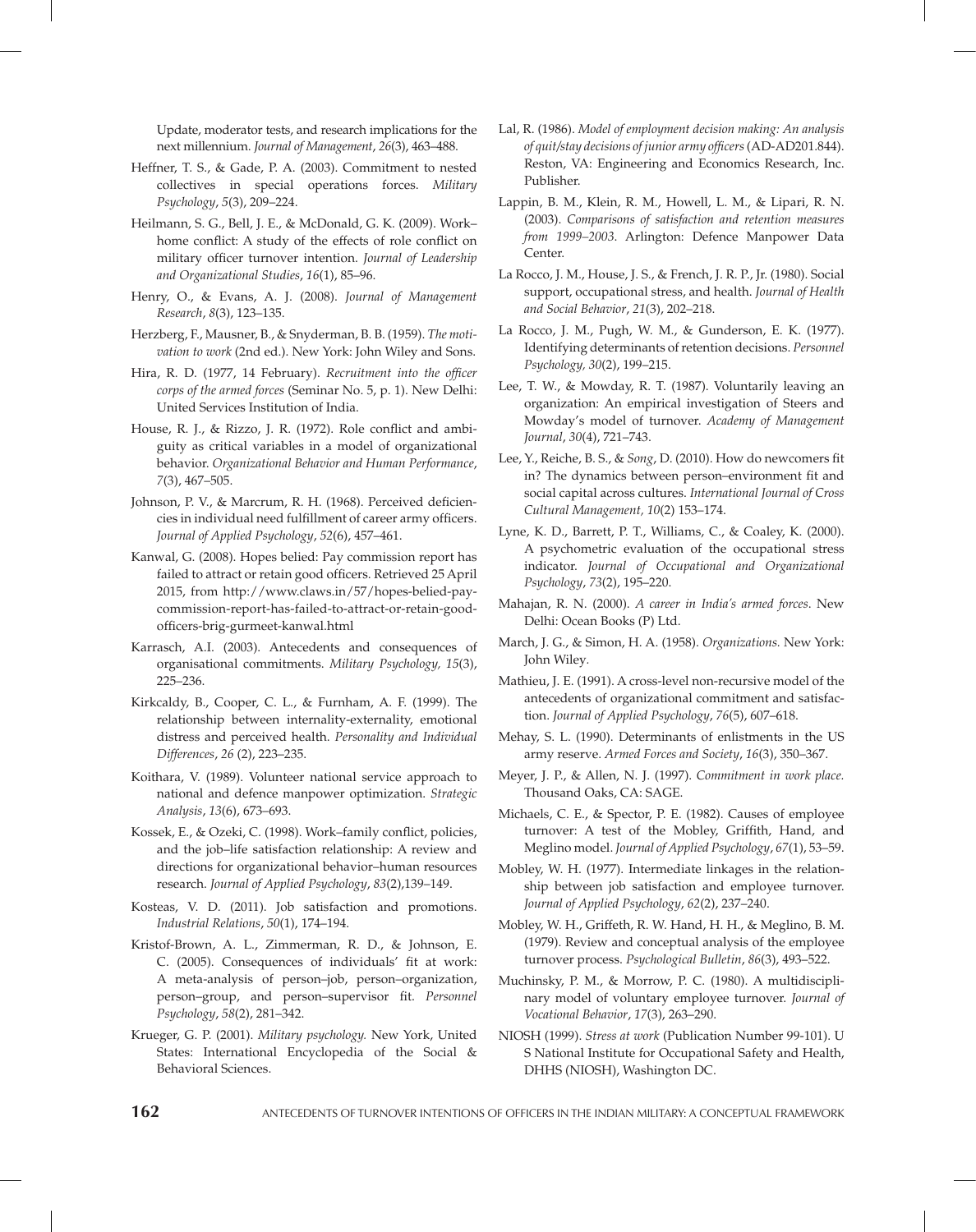- Pandit, R. (2008, May 20). Army losing charm, colonels shun elite course. *The Times of India* Retrieved 15 April, 2014 from http://timesofindia.indiatimes.com/india/Armylosing-charm-colonels-shun-elite-course/articleshow/ 3054564.cms.
- Pinto, W. A. (1975, December 3). *Retiring age in the armed forces*. (Seminar No. 3). New Delhi: The United Services Institution of India.
- Porter, L. W., Steers, R. M., Mowday, R. T., & Boulian, P. V. (1974). Organizational commitment, job satisfaction, and turnover among psychiatric technicians. *Journal of Applied Psychology, 59*(5), 603–609.
- Price, J. L. (1977). *The study of turnover*. Ames: Iowa State University Press.
- Raghavan, V. R. (2008, February 14). Attracting talent: Indian army has a marketing problem*. The Economic Times*. Retrieved 29 June, 2014 from http://economictimes. indiatimes.com/opinion/attracting-talent-indian-army-has-a-marketing-problem/articleshow/2780842.cms.
- Rajya Sabha (2001). Shortage of young officers in army, Reply to Rajya Sabha question No. 3384, 23 August 2001 by Shri Krishnam Raju, Minister of state in the Ministry of Defence. Retrieved 10 January, 2008 from: http://rajyasabha.nic.in
- Ramaswami, T. R. (2010). On army and civil services. Retrieved 12 June 2011, from http://dowacochin. blogspot.in/2010/08/on-army-and-civil-services-trramaswamy.html
- Ramdass, V. (2005). *An examination of the factors influencing the decisions of United States aviation officers to leave the army*. Ph.D. Thesis. Auburn University, Alabama. Retrieved 10 March 2008, from http://etd.auburn.edu/ bitstream/handle/10415/1285/RAMDASS\_VICKY\_33. pdf?sequence=1&ts=1424432785784
- Randhawa, S. S. (2004). The armed forces: Career aspirations and expectations of young officers. *Journal of the United Services Institution of India*, *CXXXIV*(556), 274–282.
- Rao, K.R. (2008). *Measures to attract and retain talent in the Indian army* (Article No. 1174). Seminar Report. New Delhi: Centre for Land Warfare Studies.
- Rice, C. P. (2008). *Person–environment fit in the military: The impact of fit on sailors' behavioral intentions*. Michigan, USA: Proquest.
- Richardson, J. (2003). *British army leavers' survey: An investigation of retention factors*. Ministry of Defence, London, UK.
- Segal, M. W. (1988). The military and the family as greedy institutions*.* In C. C. Moskos & F. R. Wood (Eds), *The military: More than just a job?* (pp. 79–97), Washington, DC: Pergamon-Brassey's International Defence Publishers, Inc.
- Schneider, B. (1987). The people make the place. *Personnel Psychology*, *40*(3), 437–453.
- Shaw, J. D., Gupta, N., & Delery, J. E. (2005). Alternative conceptualizations of the relationship between voluntary turnover and organizational performance. *Academy of Management Journal, 48*(1), 50–68.
- Shukla, A. (2008). The capture of fort happiness. *BROADSWORD*. Retrieved 8 April 2008, from http:// www.business-standard.com/article/opinion/ajai-shukla-the-capture-of-fort-happiness-108040801105\_1.html
- Singh, D. (2005). *Field Marshal Sam Manekshaw: Soldiering with dignity.* Dehradun: Natraj Publishers.
- Singh, S. (2008). *Measures to attract and retain talent in the Indian army* (Article No. 1174). Seminar Report. New Delhi: Centre for Land Warfare Studies.
- Singh, S. (2010). A voice of the children of a lesser God: Is it a solution or part of a problem. Retrieved 12 May, 2014 from http://www.docstoc.com/docs/21121883/Sixth-Pay-Commission-and-the-Armed-Forces
- Singh, H. (2011). Conscription need not be the final solution. Retrieved 20 March 2011, from http://generalharwants. blogspot.in/2011/01/conscription-need-not-be-solution.html
- Smith, A. L. (1988). A multivariate analysis of determinants of reenlistment: *A decision-making model for enlisted personnel* (AD-A 199 083). Alexandria, VA: Technical Report 797, Manpower and Personnel Research Laboratory, U. S. Army Research Institute for the Behavioral and Social Sciences.
- Smith, P., Kendall, L., & Hulin, C. (1969). *The measurement of satisfaction in work and retirement.* Chicago, IL: Rand McNally.
- Sparks, K., & Cooper, C. L. (1999). Occupational differences in the work-strain relationship: Towards the use of situation specific models. *Journal of Occupational and Organizational Psychology*, *72*(2), 219–229.
- Spector, P. E. (1997). *Job satisfaction: Application, assessment, causes, and consequences.* Thousand Oaks, CA: Sage Publications.
- Sümer, H. C. (2004a). Individual needs and military turnover. *Proceedings of the IMTA-NATO Conference, Brussels, October*.
- Sümer, H. C. (2004b). A model of military turnover. *Proceedings of the IMTA-NATO Conference, Brussels*, *October*.
- Thaindian News. (2008). Overall deficiency of officers in army around 24 per cent: Antony. Retrieved 8 February, 2013, from http://www.thaindian.com/newsportal/indianews/overall-deficiency-of-officers-in-army-around-24 percent-antony\_10024396.html
- Thapan, M. L. (1991). *Review of the organizational pattern of the Indian army* (Seminar No. 7). New Delhi: The United Services Institution of India.
- Thapar, V. (2007). Cabinet takes military stress seriously. Retrieved 10 June, 2008 from http://ibnlive.in.com/news/ cabinet-takes-military-stress-seriously/46123-3.html /5/